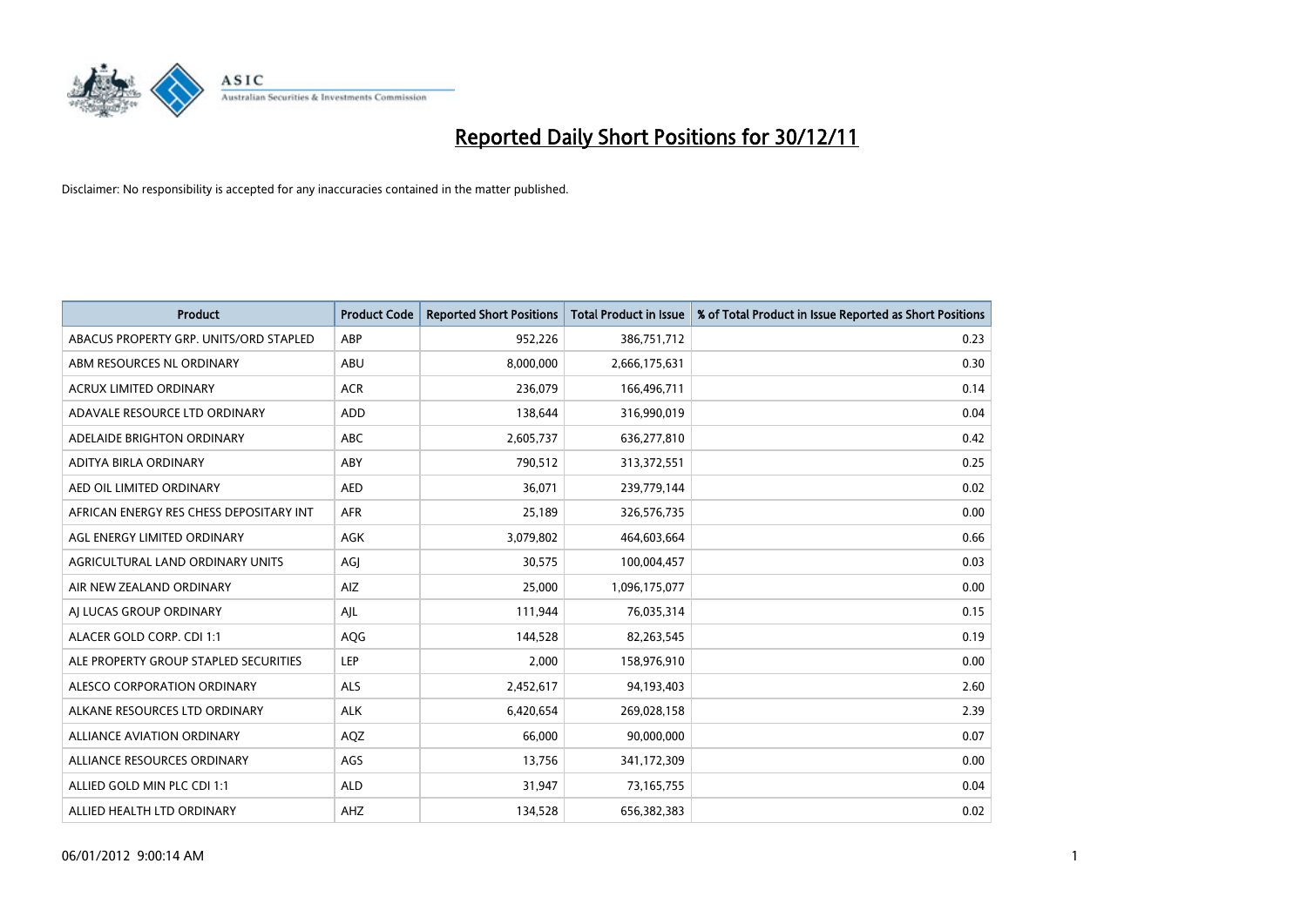

| <b>Product</b>                          | <b>Product Code</b> | <b>Reported Short Positions</b> | <b>Total Product in Issue</b> | % of Total Product in Issue Reported as Short Positions |
|-----------------------------------------|---------------------|---------------------------------|-------------------------------|---------------------------------------------------------|
| ALTONA MINING LTD ORDINARY              | <b>AOH</b>          | 1,000,734                       | 518,687,704                   | 0.20                                                    |
| ALUMINA LIMITED ORDINARY                | <b>AWC</b>          | 24,992,186                      | 2,440,196,187                 | 1.03                                                    |
| AMADEUS ENERGY ORDINARY                 | AMU                 | 454,000                         | 274,786,018                   | 0.17                                                    |
| AMALGAMATED HOLDINGS ORDINARY           | <b>AHD</b>          | 21,221                          | 157,533,146                   | 0.01                                                    |
| AMCOR LIMITED ORDINARY                  | <b>AMC</b>          | 4,673,559                       | 1,213,746,007                 | 0.38                                                    |
| AMP LIMITED ORDINARY                    | AMP                 | 9,334,744                       | 2,854,672,784                 | 0.33                                                    |
| AMPELLA MINING ORDINARY                 | <b>AMX</b>          | 510,595                         | 205,985,108                   | 0.25                                                    |
| ANGLOGOLD ASHANTI CDI 5:1               | AGG                 | 3.000                           | 89,207,765                    | 0.00                                                    |
| ANSELL LIMITED ORDINARY                 | <b>ANN</b>          | 2,360,741                       | 130,656,668                   | 1.79                                                    |
| ANTARES ENERGY LTD ORDINARY             | <b>AZZ</b>          | 91,636                          | 262,924,559                   | 0.03                                                    |
| ANZ BANKING GRP LTD ORDINARY            | ANZ                 | 14,084,800                      | 2,678,835,014                 | 0.49                                                    |
| APA GROUP STAPLED SECURITIES            | <b>APA</b>          | 9,035,121                       | 639,334,625                   | 1.40                                                    |
| APEX MINERALS NL ORDINARY               | <b>AXM</b>          | 885,146                         | 5,550,243,713                 | 0.02                                                    |
| APN EUROPEAN RETAIL UNITS STAPLED SEC.  | <b>AEZ</b>          | 11,832                          | 544,910,660                   | 0.00                                                    |
| APN NEWS & MEDIA ORDINARY               | <b>APN</b>          | 26,522,263                      | 630,211,415                   | 4.20                                                    |
| AQUARIUS PLATINUM. ORDINARY             | <b>AOP</b>          | 3,068,508                       | 470,312,578                   | 0.63                                                    |
| AQUILA RESOURCES ORDINARY               | <b>AQA</b>          | 5,652,388                       | 411,804,442                   | 1.33                                                    |
| ARAFURA RESOURCE LTD ORDINARY           | <b>ARU</b>          | 7,740,438                       | 367,980,342                   | 2.08                                                    |
| ARB CORPORATION ORDINARY                | ARP                 | 15,402                          | 72,481,302                    | 0.01                                                    |
| ARDENT LEISURE GROUP STAPLED SECURITIES | AAD                 | 7,797,083                       | 324,236,390                   | 2.41                                                    |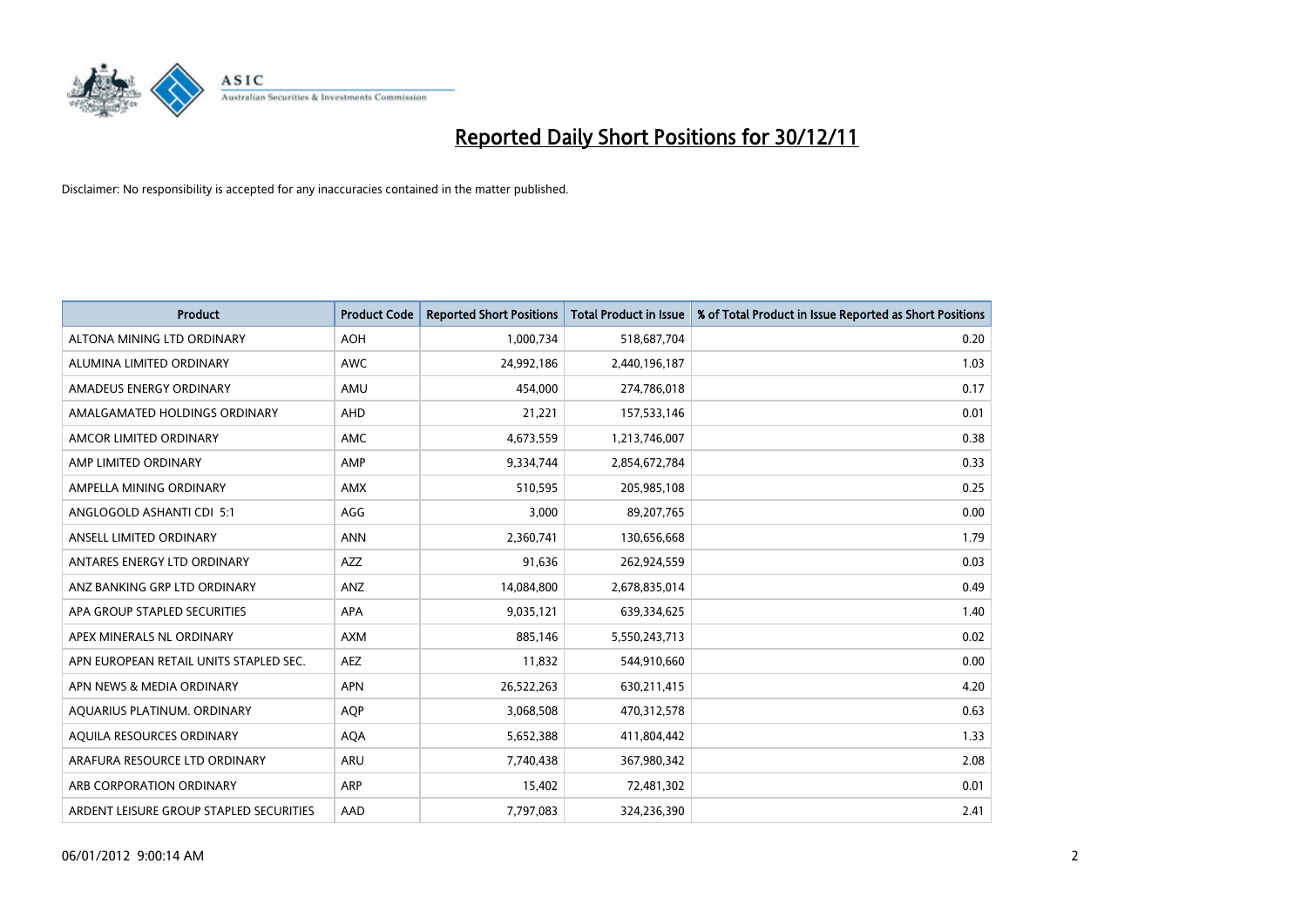

| <b>Product</b>                          | <b>Product Code</b> | <b>Reported Short Positions</b> | <b>Total Product in Issue</b> | % of Total Product in Issue Reported as Short Positions |
|-----------------------------------------|---------------------|---------------------------------|-------------------------------|---------------------------------------------------------|
| ARISTOCRAT LEISURE ORDINARY             | <b>ALL</b>          | 9,723,687                       | 543,181,024                   | 1.81                                                    |
| ASCIANO LIMITED ORDINARY                | <b>AIO</b>          | 4,806,826                       | 975,385,664                   | 0.48                                                    |
| ASG GROUP LIMITED ORDINARY              | <b>ASZ</b>          | 88,423                          | 171,456,889                   | 0.05                                                    |
| ASPEN GROUP ORD/UNITS STAPLED           | APZ                 | 1,005,727                       | 591,084,183                   | 0.16                                                    |
| ASPIRE MINING LTD ORDINARY              | <b>AKM</b>          | 421,224                         | 620,594,556                   | 0.07                                                    |
| <b>ASTON RES LTD ORDINARY</b>           | <b>AZT</b>          | 672,908                         | 204,668,861                   | 0.32                                                    |
| ASTRO JAP PROP GROUP STAPLED SECURITIES | AJA                 | 22,295                          | 58,445,002                    | 0.03                                                    |
| ASX LIMITED ORDINARY                    | ASX                 | 1,885,898                       | 175,136,729                   | 1.08                                                    |
| ATLAS IRON LIMITED ORDINARY             | <b>AGO</b>          | 12,315,395                      | 894,684,560                   | 1.36                                                    |
| <b>AURORA OIL &amp; GAS ORDINARY</b>    | <b>AUT</b>          | 8,308,343                       | 411,655,343                   | 2.01                                                    |
| AUSDRILL LIMITED ORDINARY               | <b>ASL</b>          | 106,332                         | 303,188,155                   | 0.03                                                    |
| <b>AUSENCO LIMITED ORDINARY</b>         | AAX                 | 1,190,386                       | 123,258,843                   | 0.96                                                    |
| AUSTAL LIMITED ORDINARY                 | ASB                 | 48,663                          | 188,069,638                   | 0.02                                                    |
| <b>AUSTAR UNITED ORDINARY</b>           | <b>AUN</b>          | 11,947,213                      | 1,271,505,737                 | 0.93                                                    |
| AUSTBROKERS HOLDINGS ORDINARY           | <b>AUB</b>          | 2                               | 55,545,576                    | 0.00                                                    |
| AUSTIN ENGINEERING ORDINARY             | ANG                 | 56,543                          | 72,314,403                    | 0.07                                                    |
| <b>AUSTRALAND ASSETS ASSETS</b>         | AAZPB               | 1,168                           | 2,750,000                     | 0.04                                                    |
| AUSTRALAND PROPERTY STAPLED SECURITY    | <b>ALZ</b>          | 528,895                         | 576,846,597                   | 0.08                                                    |
| AUSTRALIAN AGRICULT, ORDINARY           | AAC                 | 849,029                         | 312,892,824                   | 0.26                                                    |
| <b>AUSTRALIAN EDUCATION UNITS</b>       | <b>AEU</b>          | 625.000                         | 175,465,397                   | 0.36                                                    |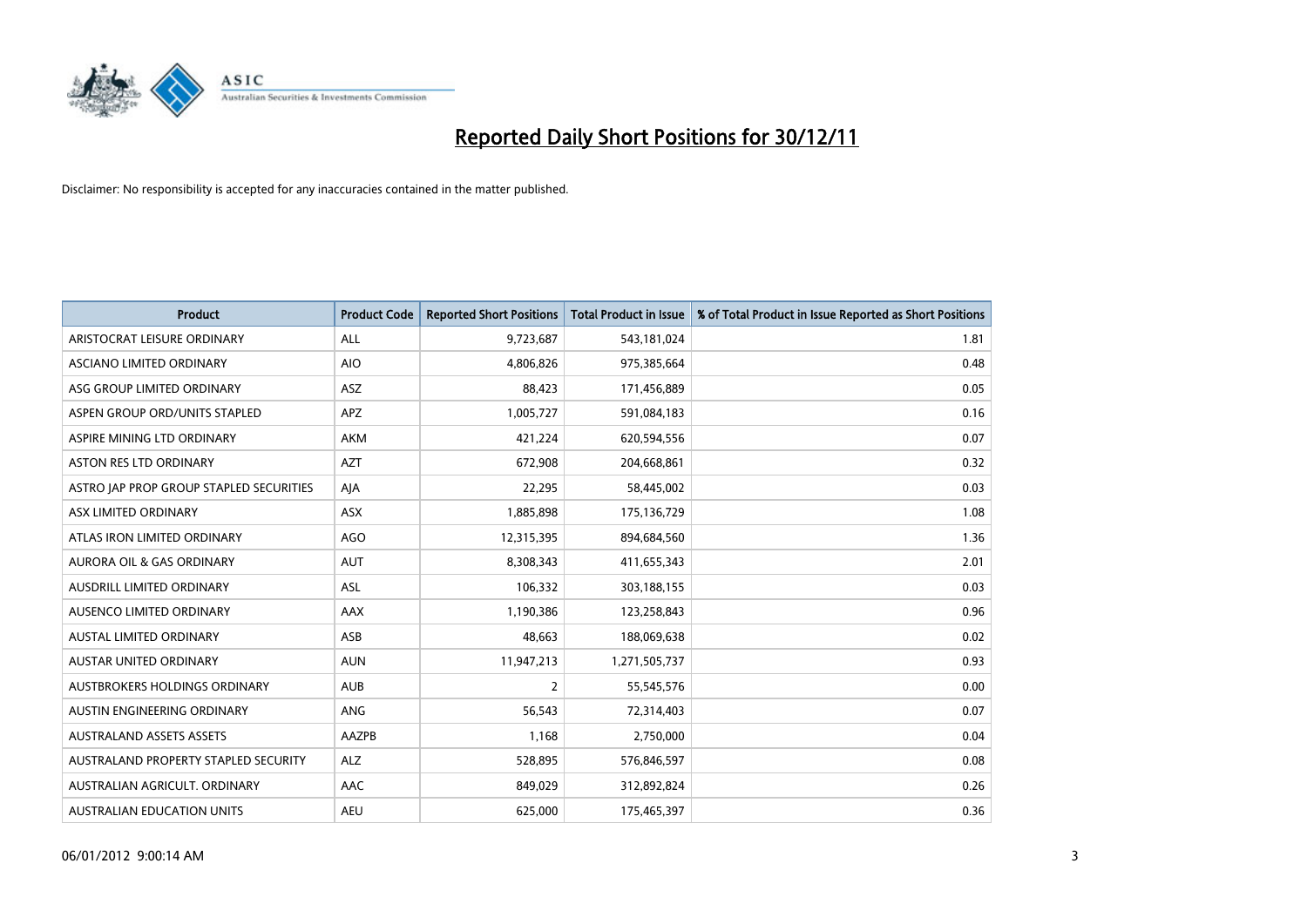

| <b>Product</b>                       | <b>Product Code</b> | <b>Reported Short Positions</b> | <b>Total Product in Issue</b> | % of Total Product in Issue Reported as Short Positions |
|--------------------------------------|---------------------|---------------------------------|-------------------------------|---------------------------------------------------------|
| AUSTRALIAN INFRASTR, UNITS/ORDINARY  | <b>AIX</b>          | 2,331,797                       | 620,733,944                   | 0.37                                                    |
| AUSTRALIAN MINES LTD ORDINARY        | AUZ                 | 1,400,000                       | 636,910,317                   | 0.22                                                    |
| AUSTRALIAN PHARM, ORDINARY           | API                 | 696,590                         | 488,115,883                   | 0.14                                                    |
| AUTOMOTIVE HOLDINGS ORDINARY         | <b>AHE</b>          | 996                             | 260,579,682                   | 0.00                                                    |
| <b>AVEXA LIMITED ORDINARY</b>        | <b>AVX</b>          | 243,657                         | 847,688,779                   | 0.03                                                    |
| AWE LIMITED ORDINARY                 | AWE                 | 1,867,571                       | 521,871,941                   | 0.34                                                    |
| AZUMAH RESOURCES ORDINARY            | <b>AZM</b>          | 58,875                          | 282,020,356                   | 0.02                                                    |
| BANDANNA ENERGY ORDINARY             | <b>BND</b>          | 935,396                         | 528,481,199                   | 0.17                                                    |
| BANK OF QUEENSLAND. ORDINARY         | <b>BOQ</b>          | 10,552,048                      | 229,598,329                   | 4.58                                                    |
| <b>BANNERMAN RESOURCES ORDINARY</b>  | <b>BMN</b>          | 75,402                          | 272,366,404                   | 0.03                                                    |
| <b>BASE RES LIMITED ORDINARY</b>     | <b>BSE</b>          | 256,867                         | 460,440,029                   | 0.06                                                    |
| <b>BATHURST RESOURCES ORDINARY</b>   | <b>BTU</b>          | 13,359,168                      | 689,447,997                   | 1.94                                                    |
| <b>BAUXITE RESOURCE LTD ORDINARY</b> | <b>BAU</b>          | 12,000                          | 235,379,896                   | 0.01                                                    |
| <b>BC IRON LIMITED ORDINARY</b>      | <b>BCI</b>          | 121,203                         | 95,311,000                    | 0.12                                                    |
| BEACH ENERGY LIMITED ORDINARY        | <b>BPT</b>          | 9,248,892                       | 1,112,199,119                 | 0.84                                                    |
| BEADELL RESOURCE LTD ORDINARY        | <b>BDR</b>          | 3,467,670                       | 657,906,946                   | 0.53                                                    |
| BENDIGO AND ADELAIDE ORDINARY        | <b>BEN</b>          | 5,533,525                       | 383,583,142                   | 1.43                                                    |
| BERKELEY RESOURCES ORDINARY          | <b>BKY</b>          | 203,722                         | 174,298,273                   | 0.12                                                    |
| BETASHARES ASX RES ETF UNITS         | <b>ORE</b>          | 88,220                          | 4,219,665                     | 2.09                                                    |
| BHP BILLITON LIMITED ORDINARY        | <b>BHP</b>          | 29,792,014                      | 3,211,691,105                 | 0.91                                                    |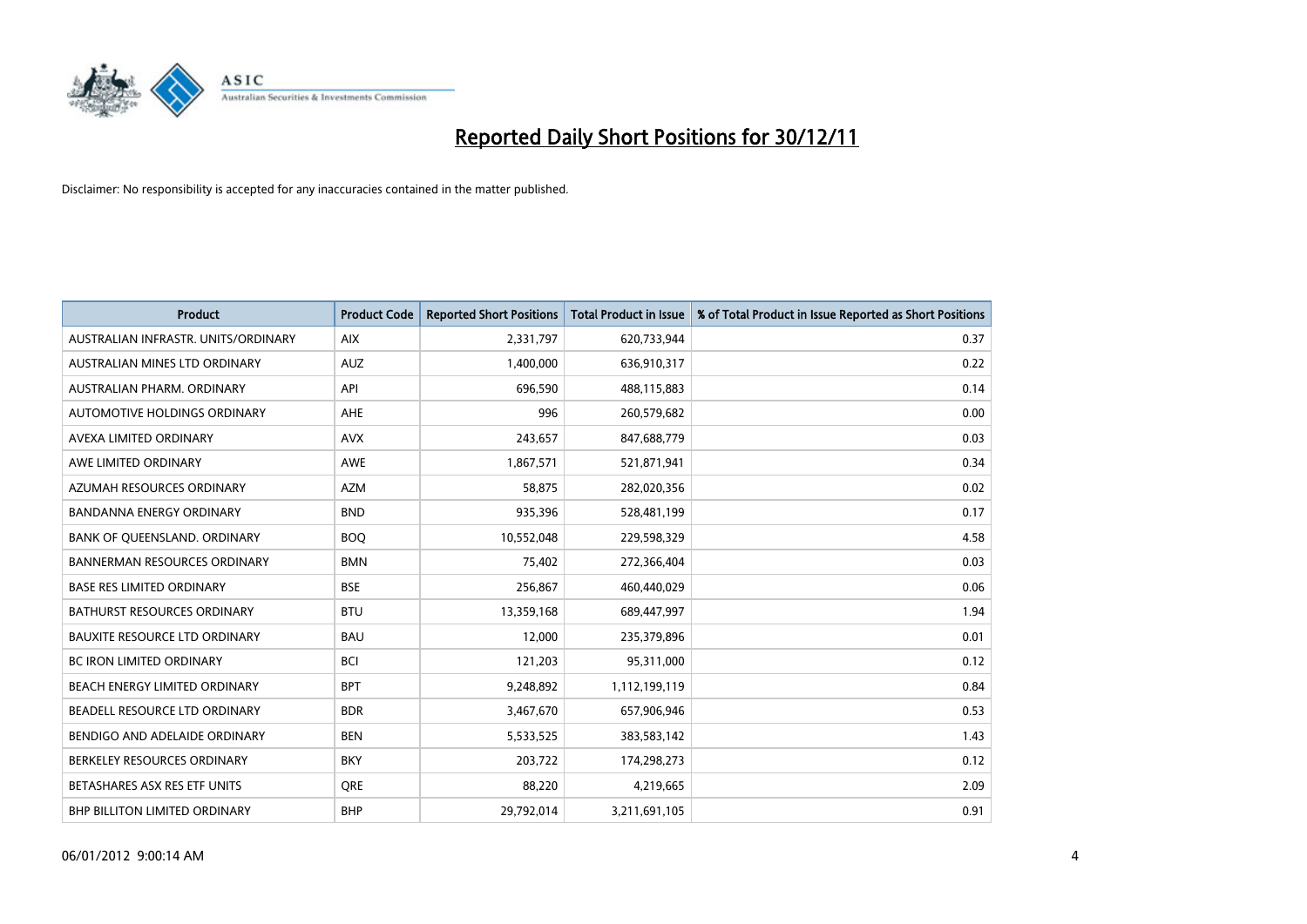

| <b>Product</b>                       | <b>Product Code</b> | <b>Reported Short Positions</b> | <b>Total Product in Issue</b> | % of Total Product in Issue Reported as Short Positions |
|--------------------------------------|---------------------|---------------------------------|-------------------------------|---------------------------------------------------------|
| <b>BILLABONG ORDINARY</b>            | <b>BBG</b>          | 24,067,514                      | 255,102,103                   | 9.43                                                    |
| <b>BIONOMICS LIMITED ORDINARY</b>    | <b>BNO</b>          | 4,513                           | 344,781,779                   | 0.00                                                    |
| <b>BIOTA HOLDINGS ORDINARY</b>       | <b>BTA</b>          | 1,484,281                       | 181,703,711                   | 0.81                                                    |
| <b>BISALLOY STEEL ORDINARY</b>       | <b>BIS</b>          | 84,480                          | 216,455,965                   | 0.04                                                    |
| BKI INVESTMENT LTD ORDINARY          | BKI                 | 508                             | 425,549,573                   | 0.00                                                    |
| <b>BLACKTHORN RESOURCES ORDINARY</b> | <b>BTR</b>          | 35,848                          | 122,918,000                   | 0.03                                                    |
| <b>BLUESCOPE STEEL LTD ORDINARY</b>  | <b>BSL</b>          | 25,882,477                      | 3,349,185,247                 | 0.76                                                    |
| <b>BOART LONGYEAR ORDINARY</b>       | <b>BLY</b>          | 3,269,714                       | 461,163,412                   | 0.70                                                    |
| <b>BOOM LOGISTICS ORDINARY</b>       | <b>BOL</b>          | 381,355                         | 468,663,585                   | 0.08                                                    |
| BORAL LIMITED, ORDINARY              | <b>BLD</b>          | 25,720,552                      | 744,729,957                   | 3.44                                                    |
| BOTSWANA METALS LTD ORDINARY         | <b>BML</b>          | 7,000                           | 143,717,013                   | 0.00                                                    |
| <b>BOW ENERGY LIMITED ORDINARY</b>   | <b>BOW</b>          | 21,917                          | 361,926,672                   | 0.01                                                    |
| <b>BRADKEN LIMITED ORDINARY</b>      | <b>BKN</b>          | 1,894,611                       | 166,624,800                   | 1.13                                                    |
| <b>BRAMBLES LIMITED ORDINARY</b>     | <b>BXB</b>          | 12,639,858                      | 1,480,367,384                 | 0.83                                                    |
| <b>BREVILLE GROUP LTD ORDINARY</b>   | <b>BRG</b>          | 2,739                           | 130,095,322                   | 0.00                                                    |
| BRICKWORKS LIMITED ORDINARY          | <b>BKW</b>          | 62,220                          | 147,567,333                   | 0.04                                                    |
| <b>BROCKMAN RESOURCES ORDINARY</b>   | <b>BRM</b>          | 113,267                         | 144,803,151                   | 0.07                                                    |
| BT INVESTMENT MNGMNT ORDINARY        | <b>BTT</b>          | 1,128,959                       | 267,906,977                   | 0.42                                                    |
| <b>BURU ENERGY ORDINARY</b>          | <b>BRU</b>          | 5,698,517                       | 234,204,477                   | 2.44                                                    |
| <b>BWP TRUST ORDINARY UNITS</b>      | <b>BWP</b>          | 447.925                         | 520,012,793                   | 0.07                                                    |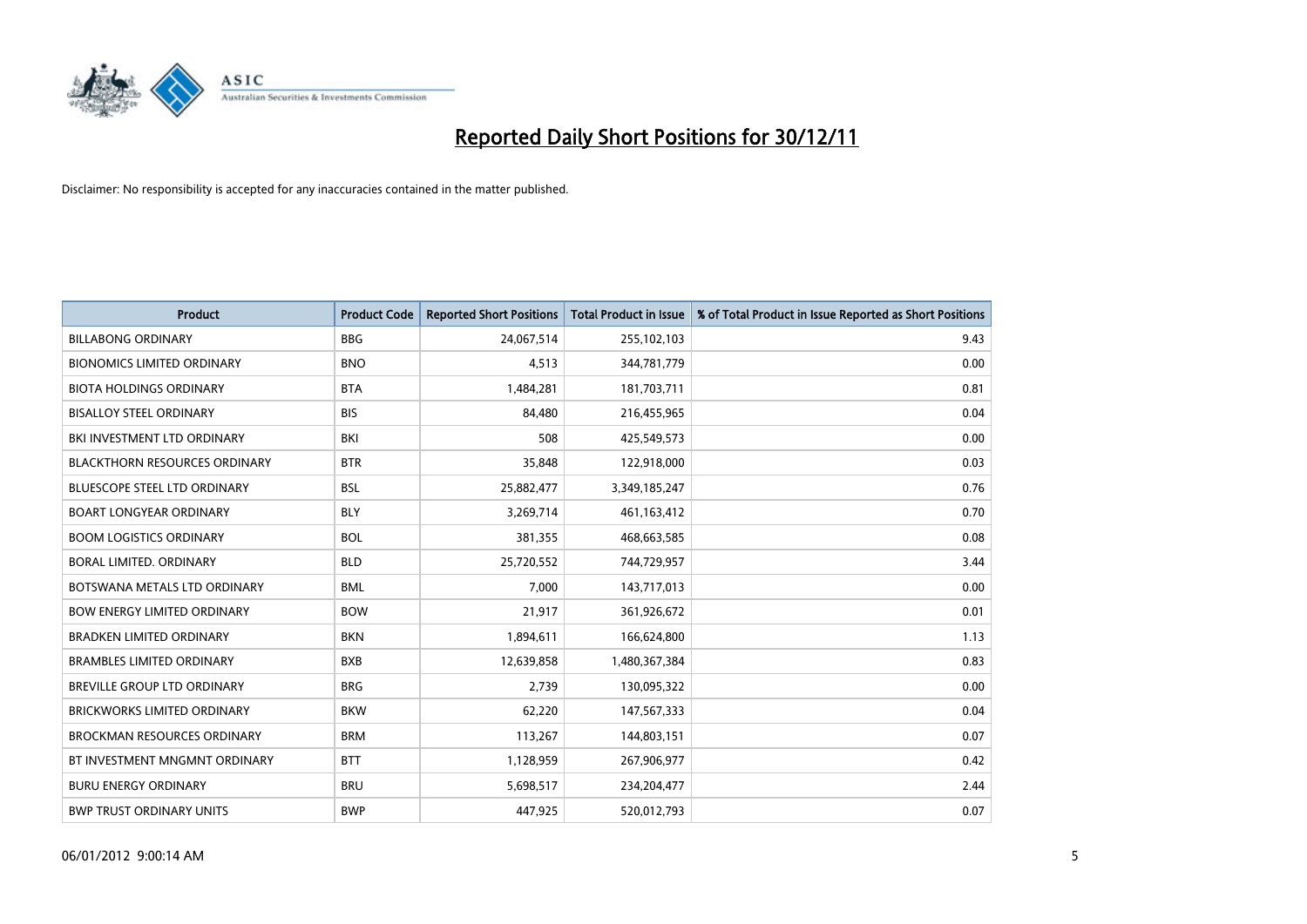

| <b>Product</b>                             | <b>Product Code</b> | <b>Reported Short Positions</b> | <b>Total Product in Issue</b> | % of Total Product in Issue Reported as Short Positions |
|--------------------------------------------|---------------------|---------------------------------|-------------------------------|---------------------------------------------------------|
| <b>CABCHARGE AUSTRALIA ORDINARY</b>        | CAB                 | 540,772                         | 120,437,014                   | 0.46                                                    |
| CALTEX AUSTRALIA ORDINARY                  | <b>CTX</b>          | 6,348,140                       | 270,000,000                   | 2.33                                                    |
| <b>CAMPBELL BROTHERS ORDINARY</b>          | CPB                 | 608,724                         | 67,503,411                    | 0.90                                                    |
| CAPE LAMBERT RES LTD ORDINARY              | <b>CFE</b>          | 765,077                         | 688,108,792                   | 0.11                                                    |
| CARABELLA RES LTD ORDINARY                 | <b>CLR</b>          | 14,442                          | 123,101,882                   | 0.01                                                    |
| <b>CARBON ENERGY ORDINARY</b>              | <b>CNX</b>          | 482,567                         | 768,126,960                   | 0.06                                                    |
| <b>CARDNO LIMITED ORDINARY</b>             | CDD                 | 6,168                           | 112,883,692                   | 0.00                                                    |
| CARNARVON PETROLEUM ORDINARY               | <b>CVN</b>          | 1,740,340                       | 693,320,634                   | 0.25                                                    |
| CARNEGIE WAVE ENERGY ORDINARY              | <b>CWE</b>          | 83,000                          | 901,487,627                   | 0.01                                                    |
| <b>CARPATHIAN RESOURCES ORDINARY</b>       | <b>CPN</b>          | 75,000                          | 304,535,101                   | 0.02                                                    |
| CARPENTARIA EXP. LTD ORDINARY              | CAP                 | 9,777                           | 98,991,301                    | 0.01                                                    |
| CARSALES.COM LTD ORDINARY                  | <b>CRZ</b>          | 13,012,046                      | 233,264,223                   | 5.59                                                    |
| CASH CONVERTERS ORDINARY                   | CCV                 | 92,958                          | 379,761,025                   | 0.02                                                    |
| <b>CASPIAN OIL &amp; GAS ORDINARY</b>      | <b>CIG</b>          | 50,000                          | 1,331,500,513                 | 0.00                                                    |
| <b>CELLNET GROUP ORDINARY</b>              | <b>CLT</b>          | 1,342                           | 60,978,107                    | 0.00                                                    |
| CENTRAL PETROLEUM ORDINARY                 | <b>CTP</b>          | 11,455                          | 1,073,304,842                 | 0.00                                                    |
| <b>CENTRO PROPERTIES UNITS/ORD STAPLED</b> | <b>CNP</b>          | 2,537                           | 972,414,514                   | 0.00                                                    |
| CENTRO RETAIL AUST ORD/UNIT STAPLED SEC    | <b>CRF</b>          | 79,190                          | 1,340,723,189                 | 0.00                                                    |
| CENTRO RETAIL GROUP STAPLED SECURITIES     | <b>CER</b>          | 452,940                         | 2,286,399,424                 | 0.02                                                    |
| <b>CERAMIC FUEL CELLS ORDINARY</b>         | <b>CFU</b>          | 357,430                         | 1,366,298,863                 | 0.03                                                    |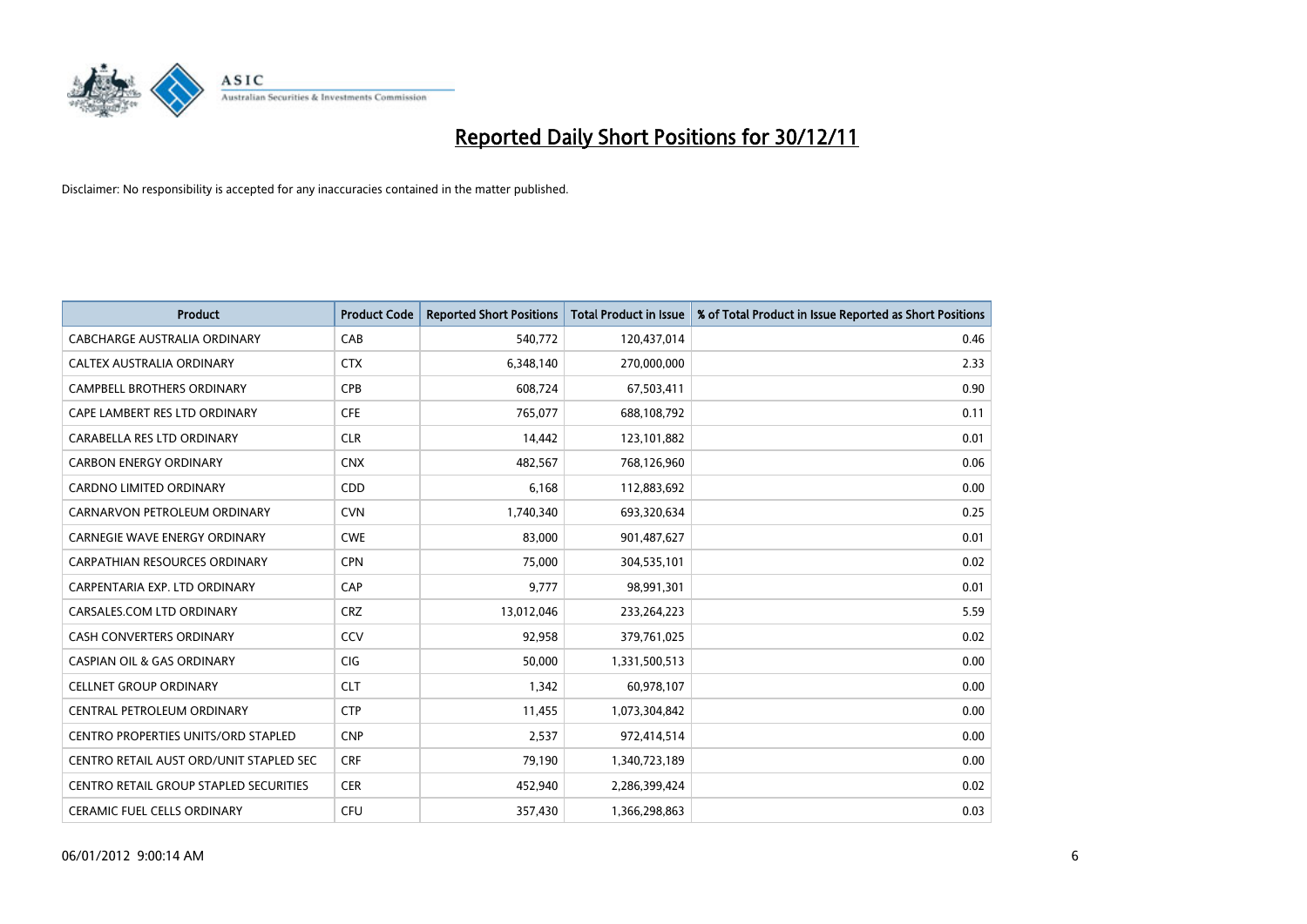

| <b>Product</b>                           | <b>Product Code</b> | <b>Reported Short Positions</b> | <b>Total Product in Issue</b> | % of Total Product in Issue Reported as Short Positions |
|------------------------------------------|---------------------|---------------------------------|-------------------------------|---------------------------------------------------------|
| <b>CFS RETAIL PROPERTY UNITS</b>         | <b>CFX</b>          | 98,875,886                      | 2,839,591,911                 | 3.49                                                    |
| CGA MINING LIMITED ORDINARY              | <b>CGX</b>          | 11,032                          | 333,475,726                   | 0.00                                                    |
| <b>CHALICE GOLD MINES ORDINARY</b>       | <b>CHN</b>          | 200                             | 250,030,886                   | 0.00                                                    |
| CHALLENGER DIV.PRO. STAPLED UNITS        | <b>CDI</b>          | 96,520                          | 883,903,667                   | 0.00                                                    |
| <b>CHALLENGER INFRAST, STAPLED UNITS</b> | <b>CIF</b>          | 51,859                          | 316,223,785                   | 0.01                                                    |
| <b>CHALLENGER LIMITED ORDINARY</b>       | <b>CGF</b>          | 5,795,063                       | 552,513,723                   | 1.05                                                    |
| CHANDLER MACLEOD LTD ORDINARY            | <b>CMG</b>          | 11,970                          | 466,466,720                   | 0.00                                                    |
| CHARTER HALL GROUP STAPLED US PROHIBIT.  | <b>CHC</b>          | 73,855                          | 308,055,896                   | 0.01                                                    |
| <b>CHARTER HALL OFFICE UNIT</b>          | CQO                 | 421,949                         | 493,319,730                   | 0.08                                                    |
| <b>CHARTER HALL RETAIL UNITS</b>         | <b>CQR</b>          | 1,534,978                       | 299,628,571                   | 0.51                                                    |
| <b>CHORUS LIMITED ORDINARY</b>           | <b>CNU</b>          | 602,308                         | 385,082,123                   | 0.15                                                    |
| CITIGOLD CORP LTD ORDINARY               | <b>CTO</b>          | 227,348                         | 1,105,078,301                 | 0.02                                                    |
| <b>CLOUGH LIMITED ORDINARY</b>           | <b>CLO</b>          | 121,517                         | 769,416,269                   | 0.02                                                    |
| COAL OF AFRICA LTD ORDINARY              | <b>CZA</b>          | 133,205                         | 662,284,573                   | 0.02                                                    |
| <b>COALSPUR MINES LTD ORDINARY</b>       | <b>CPL</b>          | 257,165                         | 579,768,744                   | 0.03                                                    |
| COBAR CONSOLIDATED ORDINARY              | CCU                 | 32,903                          | 205,783,037                   | 0.02                                                    |
| COCA-COLA AMATIL ORDINARY                | <b>CCL</b>          | 8,820,774                       | 759,567,552                   | 1.13                                                    |
| <b>COCHLEAR LIMITED ORDINARY</b>         | <b>COH</b>          | 3,586,397                       | 56,902,433                    | 6.29                                                    |
| <b>COCKATOO COAL ORDINARY</b>            | <b>COK</b>          | 4,191,773                       | 1,016,196,908                 | 0.41                                                    |
| <b>COFFEY INTERNATIONAL ORDINARY</b>     | <b>COF</b>          | 14,012                          | 239,260,027                   | 0.00                                                    |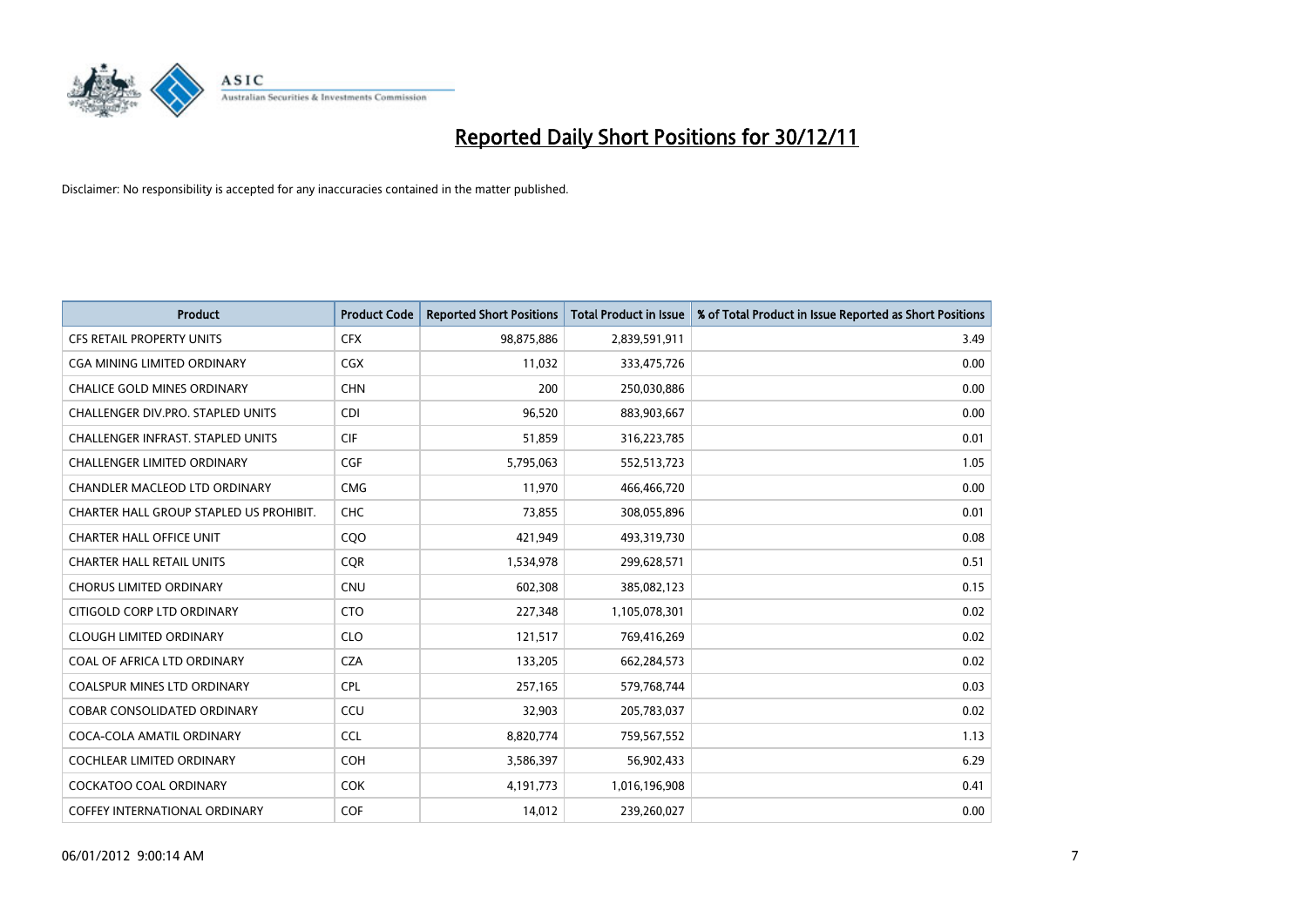

| <b>Product</b>                          | <b>Product Code</b> | <b>Reported Short Positions</b> | <b>Total Product in Issue</b> | % of Total Product in Issue Reported as Short Positions |
|-----------------------------------------|---------------------|---------------------------------|-------------------------------|---------------------------------------------------------|
| <b>COKAL LTD ORDINARY</b>               | <b>CKA</b>          | 392,815                         | 383,865,134                   | 0.10                                                    |
| <b>COLLINS FOODS LTD ORDINARY</b>       | <b>CKF</b>          | 326                             | 93,000,003                    | 0.00                                                    |
| COMMONWEALTH BANK, ORDINARY             | <b>CBA</b>          | 31,601,920                      | 1,581,280,593                 | 1.98                                                    |
| COMMONWEALTH PROP ORDINARY UNITS        | <b>CPA</b>          | 20,166,659                      | 2,458,123,552                 | 0.81                                                    |
| <b>COMPASS RESOURCES ORDINARY</b>       | <b>CMR</b>          | 115,000                         | 1,403,744,100                 | 0.00                                                    |
| <b>COMPUTERSHARE LTD ORDINARY</b>       | <b>CPU</b>          | 5,762,169                       | 555,664,059                   | 1.01                                                    |
| CONSOLIDATED MEDIA, ORDINARY            | <b>CMI</b>          | 310.208                         | 561,834,996                   | 0.04                                                    |
| <b>CONTANGO MICROCAP ORDINARY</b>       | <b>CTN</b>          | 7,500                           | 147,467,406                   | 0.01                                                    |
| CONTINENTAL COAL LTD ORDINARY           | CCC                 | 48,635                          | 399,224,054                   | 0.01                                                    |
| <b>COOPER ENERGY LTD ORDINARY</b>       | <b>COE</b>          | 1,858,594                       | 292,576,001                   | 0.64                                                    |
| <b>COPPER STRIKE LTD ORDINARY</b>       | <b>CSE</b>          | 714                             | 129,455,571                   | 0.00                                                    |
| <b>CORDLIFE LIMITED ORDINARY</b>        | CBB                 |                                 | 150,887,354                   | 0.00                                                    |
| <b>CREDIT CORP GROUP ORDINARY</b>       | <b>CCP</b>          | 16,663                          | 45,571,114                    | 0.03                                                    |
| <b>CROMWELL PROP STAPLED SECURITIES</b> | <b>CMW</b>          | 341,997                         | 1,112,401,436                 | 0.03                                                    |
| <b>CROWN LIMITED ORDINARY</b>           | <b>CWN</b>          | 691,479                         | 728,394,185                   | 0.09                                                    |
| <b>CSG LIMITED ORDINARY</b>             | CSV                 | 554,732                         | 282,567,499                   | 0.19                                                    |
| <b>CSL LIMITED ORDINARY</b>             | <b>CSL</b>          | 5,785,207                       | 519,894,533                   | 1.09                                                    |
| <b>CSR LIMITED ORDINARY</b>             | <b>CSR</b>          | 17,009,390                      | 506,000,315                   | 3.38                                                    |
| <b>CUDECO LIMITED ORDINARY</b>          | CDU                 | 1,217,688                       | 160,237,636                   | 0.74                                                    |
| <b>CUSTOMERS LIMITED ORDINARY</b>       | CUS                 | 11,416                          | 134,869,357                   | 0.01                                                    |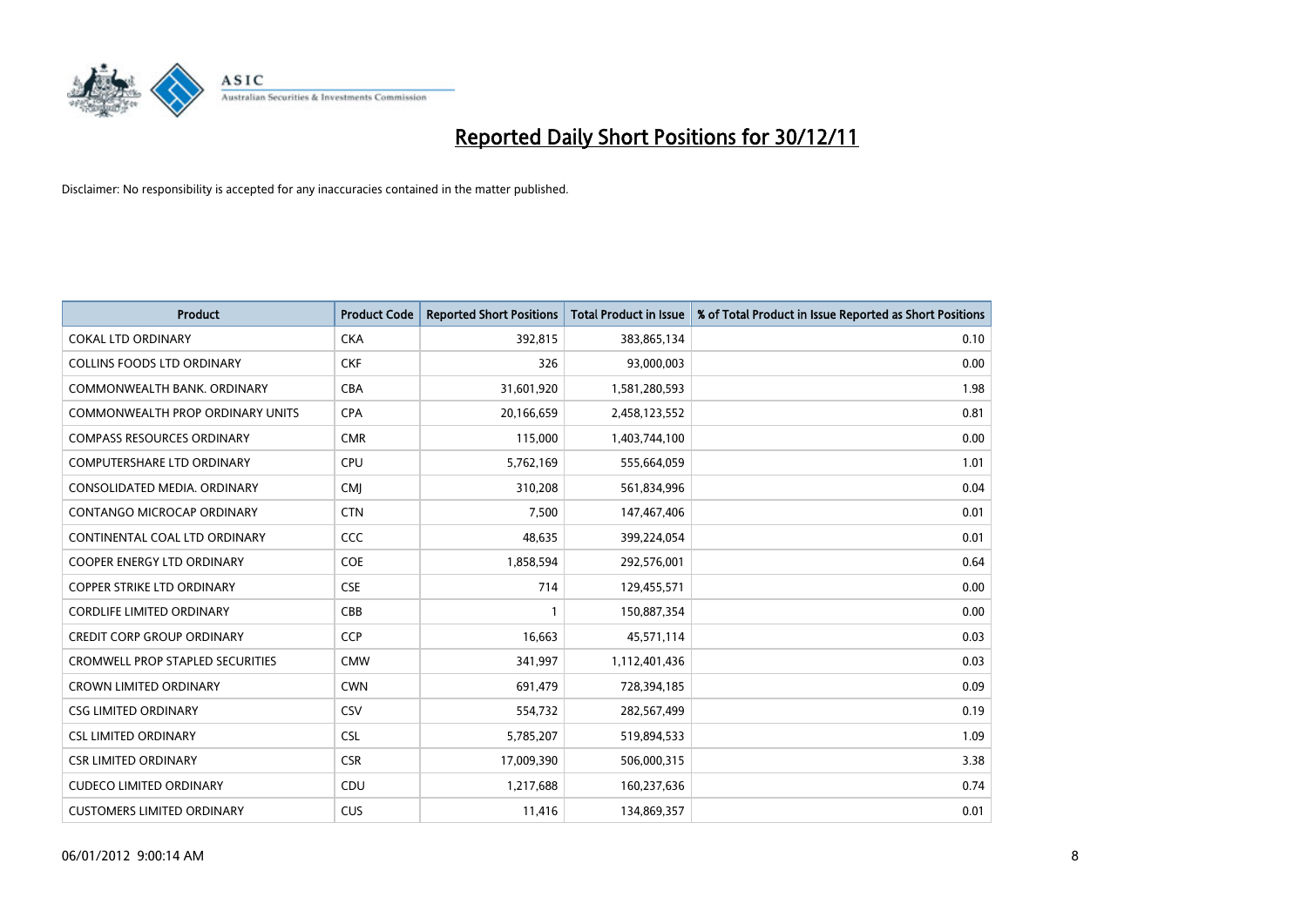

| <b>Product</b>                       | <b>Product Code</b> | <b>Reported Short Positions</b> | <b>Total Product in Issue</b> | % of Total Product in Issue Reported as Short Positions |
|--------------------------------------|---------------------|---------------------------------|-------------------------------|---------------------------------------------------------|
| DART ENERGY LTD ORDINARY             | <b>DTE</b>          | 5,278,124                       | 734,931,470                   | 0.72                                                    |
| DAVID JONES LIMITED ORDINARY         | <b>DIS</b>          | 52,833,937                      | 524,940,325                   | 10.04                                                   |
| <b>DECMIL GROUP LIMITED ORDINARY</b> | <b>DCG</b>          | 183,395                         | 165,692,757                   | 0.10                                                    |
| DEEP YELLOW LIMITED ORDINARY         | <b>DYL</b>          | 15,876                          | 1,128,736,403                 | 0.00                                                    |
| DEVINE LIMITED ORDINARY              | <b>DVN</b>          | 1,011                           | 158,730,556                   | 0.00                                                    |
| DEXUS PROPERTY GROUP STAPLED UNITS   | <b>DXS</b>          | 62,655,424                      | 4,839,024,176                 | 1.28                                                    |
| DISCOVERY METALS LTD ORDINARY        | <b>DML</b>          | 7,305,480                       | 442,128,231                   | 1.65                                                    |
| DOMINO PIZZA ENTERPR ORDINARY        | <b>DMP</b>          | 41,576                          | 69,174,674                    | 0.06                                                    |
| DOWNER EDI LIMITED ORDINARY          | <b>DOW</b>          | 5,870,778                       | 429,100,296                   | 1.36                                                    |
| DRAGON MINING LTD ORDINARY           | <b>DRA</b>          | 8,000                           | 75,170,613                    | 0.01                                                    |
| DUET GROUP STAPLED US PROHIBIT.      | <b>DUE</b>          | 4,183,462                       | 1,091,628,341                 | 0.37                                                    |
| <b>DULUXGROUP LIMITED ORDINARY</b>   | <b>DLX</b>          | 9,384,731                       | 367,456,259                   | 2.54                                                    |
| DWS LTD ORDINARY                     | <b>DWS</b>          | 3,800                           | 132,362,763                   | 0.00                                                    |
| ECHO ENTERTAINMENT ORDINARY          | <b>EGP</b>          | 4,200,067                       | 688,019,737                   | 0.60                                                    |
| <b>ELDERS LIMITED ORDINARY</b>       | <b>ELD</b>          | 14,123,268                      | 448,598,480                   | 3.14                                                    |
| ELDORADO GOLD CORP CDI 1:1           | EAU                 | 37,067                          | 9,175,768                     | 0.39                                                    |
| ELEMENTAL MINERALS ORDINARY          | <b>ELM</b>          | 448,016                         | 224,948,825                   | 0.18                                                    |
| ELEMENTOS LIMITED ORDINARY           | <b>ELT</b>          | 16                              | 82,383,526                    | 0.00                                                    |
| ELIXIR PETROLEUM LTD ORDINARY        | <b>EXR</b>          | 324,400                         | 217,288,472                   | 0.15                                                    |
| <b>EMECO HOLDINGS ORDINARY</b>       | EHL                 | 375,181                         | 631,237,586                   | 0.06                                                    |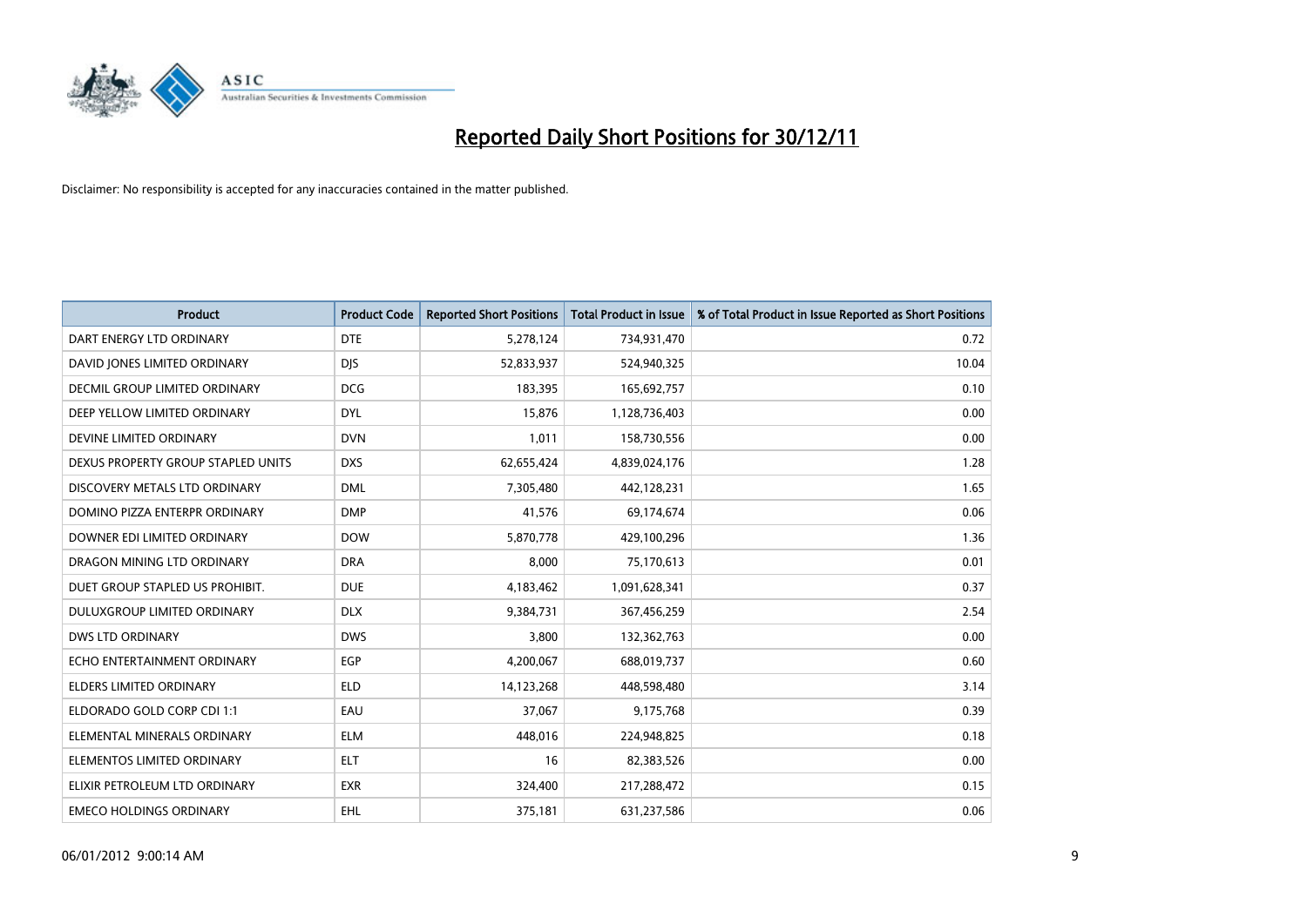

| <b>Product</b>                        | <b>Product Code</b> | <b>Reported Short Positions</b> | <b>Total Product in Issue</b> | % of Total Product in Issue Reported as Short Positions |
|---------------------------------------|---------------------|---------------------------------|-------------------------------|---------------------------------------------------------|
| <b>ENDEAVOUR MIN CORP CDI 1:1</b>     | <b>EVR</b>          | 142,185                         | 129,197,662                   | 0.10                                                    |
| ENERGY RESOURCES ORDINARY 'A'         | <b>ERA</b>          | 3,236,457                       | 517,725,062                   | 0.62                                                    |
| ENERGY WORLD CORPOR, ORDINARY         | <b>EWC</b>          | 20,546,647                      | 1,734,166,672                 | 1.19                                                    |
| ENTEK ENERGY LTD ORDINARY             | <b>ETE</b>          | 489,903                         | 510,657,387                   | 0.10                                                    |
| <b>ENTELLECT LIMITED ORDINARY</b>     | <b>ESN</b>          | 464,050                         | 985,337,932                   | 0.05                                                    |
| <b>ENVESTRA LIMITED ORDINARY</b>      | <b>ENV</b>          | 758,740                         | 1,547,890,032                 | 0.05                                                    |
| EVOLUTION MINING LTD ORDINARY         | <b>EVN</b>          | 1,616,606                       | 700,995,107                   | 0.22                                                    |
| EXOMA ENERGY LIMITED ORDINARY         | <b>EXE</b>          | 281,678                         | 417,357,759                   | 0.07                                                    |
| <b>EXTRACT RESOURCES ORDINARY</b>     | <b>EXT</b>          | 1,009,255                       | 251,159,163                   | 0.40                                                    |
| FAIRFAX MEDIA LTD ORDINARY            | <b>FXI</b>          | 271,063,421                     | 2,351,955,725                 | 11.54                                                   |
| FANTASTIC HOLDINGS ORDINARY           | <b>FAN</b>          | 1,220                           | 102,739,538                   | 0.00                                                    |
| <b>FAR LTD ORDINARY</b>               | <b>FAR</b>          | 21,000,000                      | 2,150,080,157                 | 0.98                                                    |
| FISHER & PAYKEL APP. ORDINARY         | <b>FPA</b>          | 128,298                         | 724,235,162                   | 0.02                                                    |
| FISHER & PAYKEL H. ORDINARY           | <b>FPH</b>          | 1,999                           | 530,030,707                   | 0.00                                                    |
| FKP PROPERTY GROUP STAPLED SECURITIES | <b>FKP</b>          | 41,183,084                      | 1,197,968,723                 | 3.42                                                    |
| FLEETWOOD CORP ORDINARY               | <b>FWD</b>          | 212,652                         | 58,850,214                    | 0.36                                                    |
| FLETCHER BUILDING ORDINARY            | <b>FBU</b>          | 6,786,820                       | 680,739,504                   | 1.00                                                    |
| FLEXIGROUP LIMITED ORDINARY           | <b>FXL</b>          | 62,151                          | 279,268,329                   | 0.02                                                    |
| FLIGHT CENTRE ORDINARY                | <b>FLT</b>          | 7,225,321                       | 99,997,851                    | 7.22                                                    |
| FLINDERS MINES LTD ORDINARY           | <b>FMS</b>          | 22,569,938                      | 1,821,300,404                 | 1.24                                                    |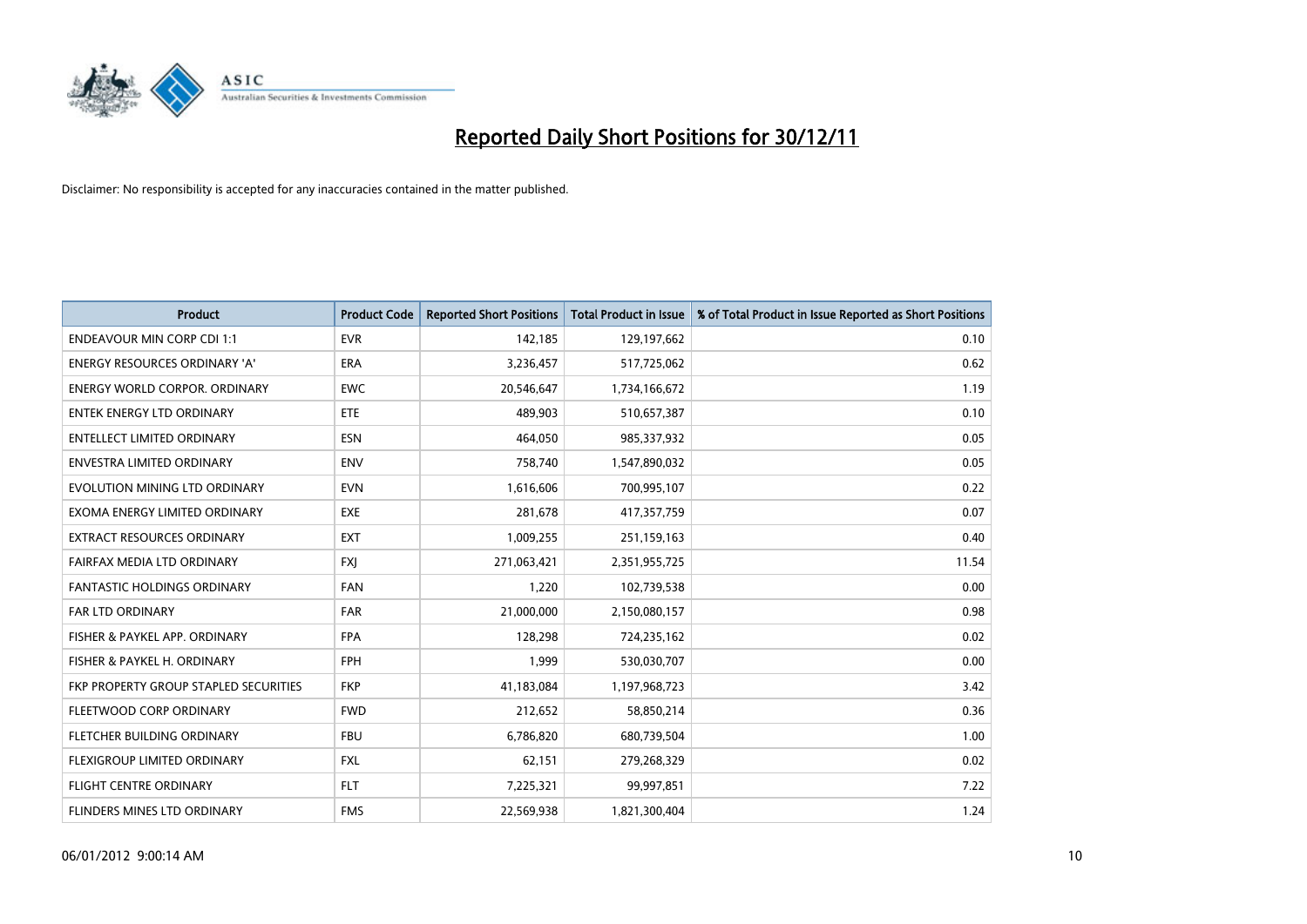

| <b>Product</b>                            | <b>Product Code</b> | <b>Reported Short Positions</b> | <b>Total Product in Issue</b> | % of Total Product in Issue Reported as Short Positions |
|-------------------------------------------|---------------------|---------------------------------|-------------------------------|---------------------------------------------------------|
| <b>FOCUS MINERALS LTD ORDINARY</b>        | <b>FML</b>          | 1,380,900                       | 4,320,773,701                 | 0.02                                                    |
| <b>FORGE GROUP LIMITED ORDINARY</b>       | FGE                 | 125,448                         | 83,429,014                    | 0.14                                                    |
| <b>FORTE ENERGY NL ORDINARY</b>           | FTE                 | 2,667,039                       | 695,589,311                   | 0.38                                                    |
| FORTESCUE METALS GRP ORDINARY             | <b>FMG</b>          | 53,445,499                      | 3,113,798,659                 | 1.67                                                    |
| FTD CORPORATION ORDINARY                  | <b>FTD</b>          | 8.088                           | 1,824,664                     | 0.44                                                    |
| <b>FUNTASTIC LIMITED ORDINARY</b>         | <b>FUN</b>          | 322,528                         | 340,997,682                   | 0.09                                                    |
| <b>G.U.D. HOLDINGS ORDINARY</b>           | GUD                 | 563,568                         | 70,107,387                    | 0.77                                                    |
| <b>GALAXY RESOURCES ORDINARY</b>          | <b>GXY</b>          | 1,376,206                       | 323,327,000                   | 0.40                                                    |
| <b>GEODYNAMICS LIMITED ORDINARY</b>       | GDY                 | 34,226                          | 338,200,845                   | 0.01                                                    |
| <b>GINDALBIE METALS LTD ORDINARY</b>      | <b>GBG</b>          | 16,944,538                      | 1,247,487,454                 | 1.34                                                    |
| <b>GLOBAL MINING ORDINARY</b>             | <b>GMI</b>          | 8,951                           | 182,363,570                   | 0.00                                                    |
| <b>GLOUCESTER COAL ORDINARY</b>           | GCL                 | 1,733,405                       | 202,905,967                   | 0.86                                                    |
| <b>GME RESOURCES LTD ORDINARY</b>         | <b>GME</b>          | 800                             | 322,635,902                   | 0.00                                                    |
| <b>GOLD ROAD RES LTD ORDINARY</b>         | <b>GOR</b>          | 182.384                         | 389,650,665                   | 0.05                                                    |
| <b>GOLDEN WEST RESOURCE ORDINARY</b>      | <b>GWR</b>          | 1,617                           | 192,082,567                   | 0.00                                                    |
| <b>GOODMAN FIELDER, ORDINARY</b>          | GFF                 | 68,723,930                      | 1,955,559,207                 | 3.50                                                    |
| <b>GOODMAN GROUP STAPLED US PROHIBIT.</b> | <b>GMG</b>          | 106,441,098                     | 7,699,816,741                 | 1.36                                                    |
| <b>GPT GROUP STAPLED SEC.</b>             | <b>GPT</b>          | 17,580,868                      | 1,817,396,432                 | 0.95                                                    |
| <b>GRAINCORP LIMITED A CLASS ORDINARY</b> | <b>GNC</b>          | 808,348                         | 198,318,900                   | 0.40                                                    |
| <b>GRANGE RESOURCES, ORDINARY</b>         | <b>GRR</b>          | 421,301                         | 1,153,937,134                 | 0.03                                                    |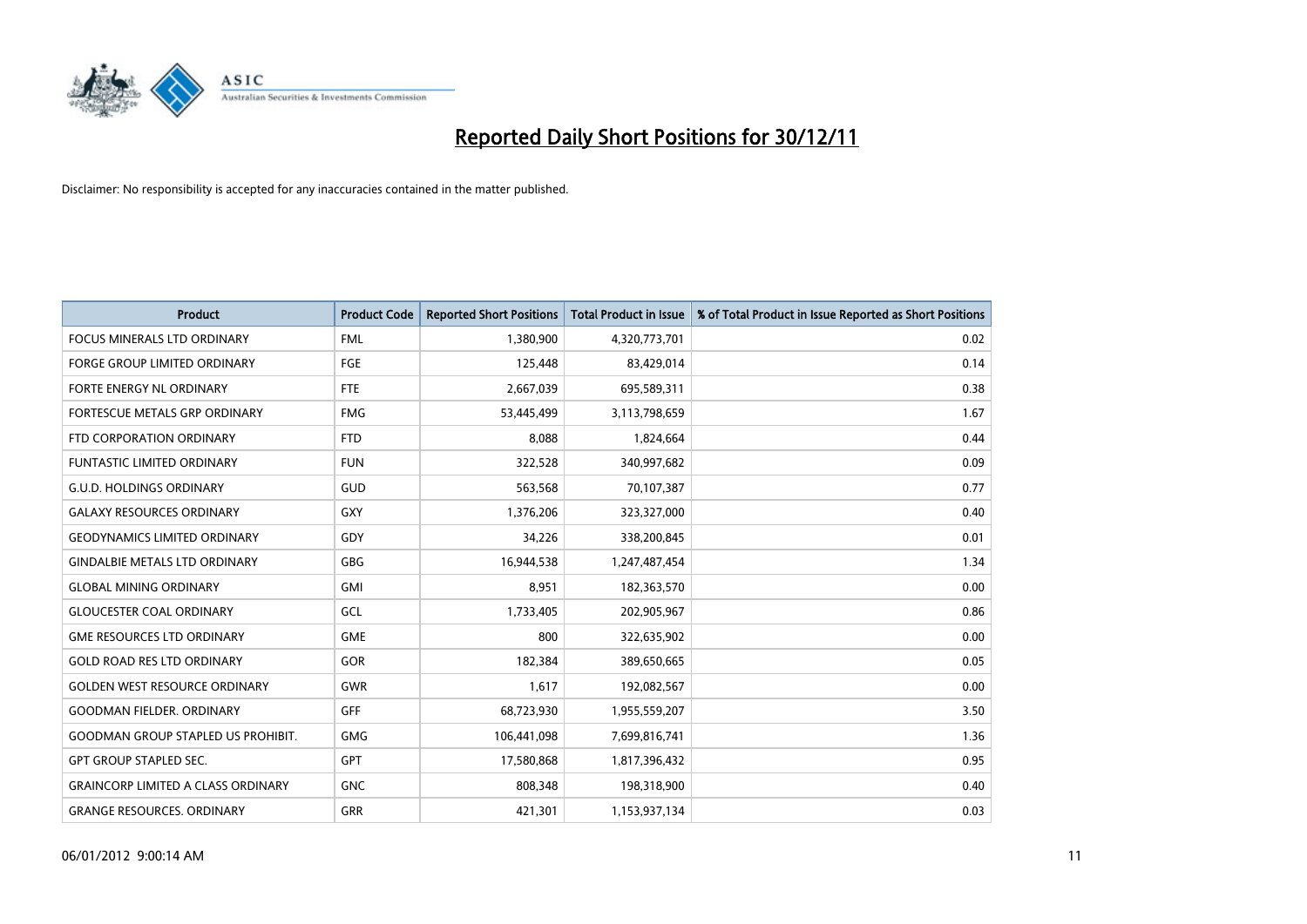

| <b>Product</b>                        | <b>Product Code</b> | <b>Reported Short Positions</b> | <b>Total Product in Issue</b> | % of Total Product in Issue Reported as Short Positions |
|---------------------------------------|---------------------|---------------------------------|-------------------------------|---------------------------------------------------------|
| <b>GREENCAP LIMITED ORDINARY</b>      | GCG                 |                                 | 262,515,385                   | 0.00                                                    |
| <b>GREENLAND MIN EN LTD ORDINARY</b>  | GGG                 | 239,314                         | 416,390,488                   | 0.05                                                    |
| <b>GRYPHON MINERALS LTD ORDINARY</b>  | GRY                 | 1,372,922                       | 348,164,983                   | 0.38                                                    |
| <b>GUILDFORD COAL LTD ORDINARY</b>    | <b>GUF</b>          | 372,868                         | 230,523,734                   | 0.16                                                    |
| <b>GUINNESS PEAT GROUP. CDI 1:1</b>   | <b>GPG</b>          | 54                              | 282,655,688                   | 0.00                                                    |
| <b>GUNNS LIMITED FORESTS</b>          | <b>GNSPA</b>        | 782,509                         | 1,200,000                     | 65.21                                                   |
| <b>GUNNS LIMITED ORDINARY</b>         | GNS                 | 38,962,886                      | 848,401,559                   | 4.57                                                    |
| <b>GWA GROUP LTD ORDINARY</b>         | <b>GWA</b>          | 9,454,553                       | 301,525,014                   | 3.12                                                    |
| HARVEY NORMAN ORDINARY                | <b>HVN</b>          | 55,488,597                      | 1,062,316,784                 | 5.22                                                    |
| HASTIE GROUP LIMITED ORDINARY         | <b>HST</b>          | 192,708                         | 137,353,504                   | 0.13                                                    |
| HASTINGS DIVERSIFIED STAPLED SECURITY | <b>HDF</b>          | 2,760,500                       | 530,001,072                   | 0.52                                                    |
| <b>HEARTWARE INT INC CDI 35:1</b>     | <b>HIN</b>          | 272,008                         | 43,772,855                    | 0.62                                                    |
| <b>HENDERSON GROUP CDI 1:1</b>        | <b>HGG</b>          | 1,063,693                       | 668,374,277                   | 0.15                                                    |
| HFA HOLDINGS LIMITED ORDINARY         | <b>HFA</b>          | 16,273                          | 117,332,831                   | 0.01                                                    |
| <b>HIGHLANDS PACIFIC ORDINARY</b>     | <b>HIG</b>          | 2,416,464                       | 686,082,148                   | 0.35                                                    |
| HILLGROVE RES LTD ORDINARY            | <b>HGO</b>          | 4,864,148                       | 793,698,575                   | 0.60                                                    |
| HILLS HOLDINGS LTD ORDINARY           | <b>HIL</b>          | 3,785,905                       | 246,349,244                   | 1.52                                                    |
| HORIZON OIL LIMITED ORDINARY          | <b>HZN</b>          | 19,275,598                      | 1,130,811,515                 | 1.71                                                    |
| HUNNU COAL LIMITED ORDINARY           | <b>HUN</b>          | 14,613                          | 218,565,002                   | 0.00                                                    |
| <b>ICON ENERGY LIMITED ORDINARY</b>   | <b>ICN</b>          | 2,130                           | 469,301,394                   | 0.00                                                    |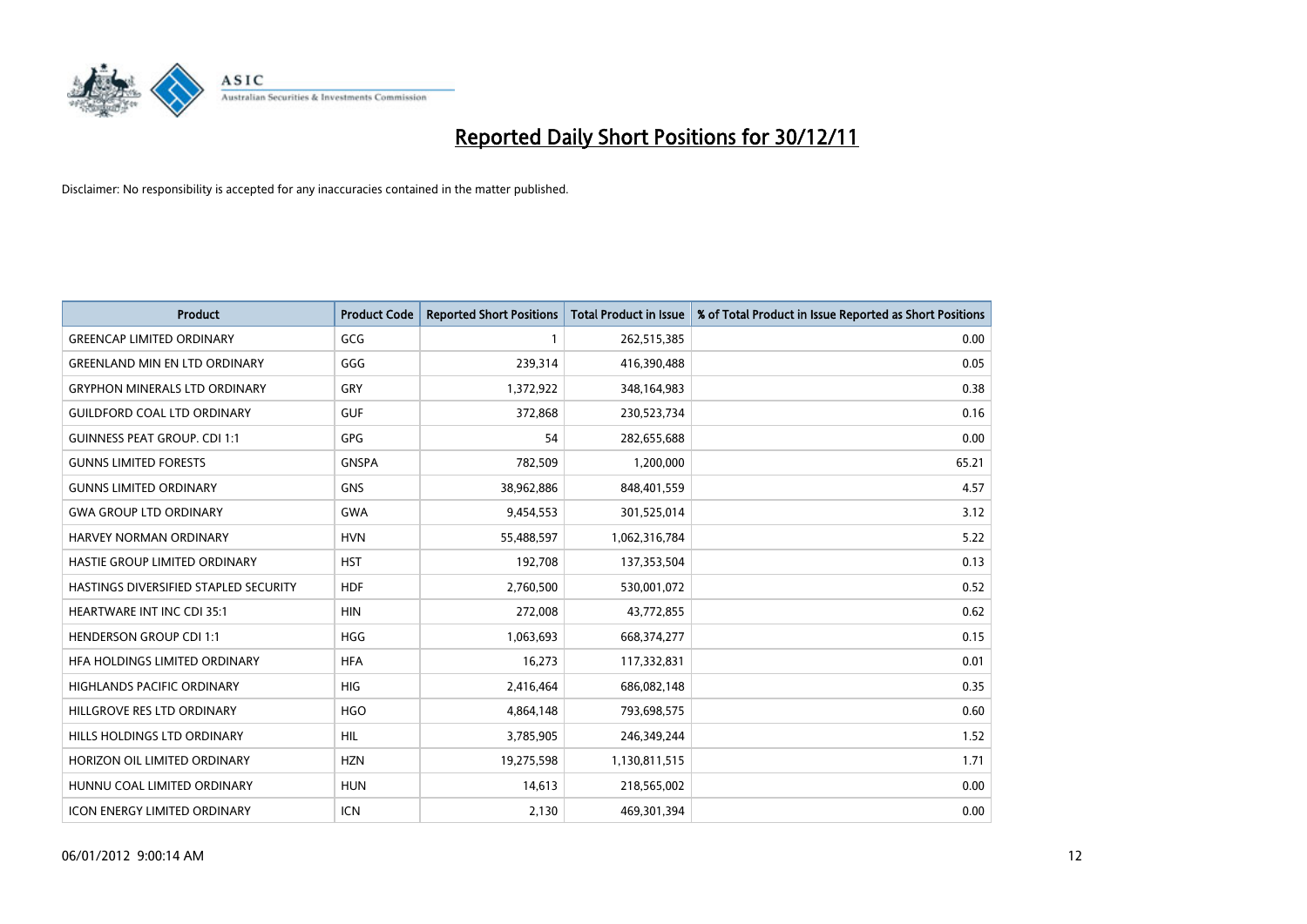

| <b>Product</b>                                | <b>Product Code</b> | <b>Reported Short Positions</b> | <b>Total Product in Issue</b> | % of Total Product in Issue Reported as Short Positions |
|-----------------------------------------------|---------------------|---------------------------------|-------------------------------|---------------------------------------------------------|
| <b>IINET LIMITED ORDINARY</b>                 | <b>IIN</b>          | 131,158                         | 148,654,401                   | 0.09                                                    |
| ILUKA RESOURCES ORDINARY                      | ILU                 | 10,596,513                      | 418,700,517                   | 2.51                                                    |
| <b>IMDEX LIMITED ORDINARY</b>                 | <b>IMD</b>          | 1,056,081                       | 204,447,435                   | 0.53                                                    |
| IMF (AUSTRALIA) LTD ORDINARY                  | <b>IMF</b>          | 330,821                         | 123,828,193                   | 0.26                                                    |
| <b>IMX RESOURCES LTD ORDINARY</b>             | <b>IXR</b>          | 20,000                          | 262,612,803                   | 0.01                                                    |
| <b>INCITEC PIVOT ORDINARY</b>                 | IPL                 | 2,276,844                       | 1,628,730,107                 | 0.13                                                    |
| INDEPENDENCE GROUP ORDINARY                   | <b>IGO</b>          | 3,512,228                       | 232,525,035                   | 1.49                                                    |
| <b>INDOPHIL RESOURCES ORDINARY</b>            | <b>IRN</b>          | 1,042,638                       | 995,437,860                   | 0.10                                                    |
| <b>INDUSTREA LIMITED ORDINARY</b>             | IDL                 | 1,135,421                       | 368,992,435                   | 0.30                                                    |
| <b>INFIGEN ENERGY STAPLED SECURITIES</b>      | <b>IFN</b>          | 1,453,645                       | 762,265,972                   | 0.20                                                    |
| ING RE COM GROUP STAPLED SECURITIES           | ILF.                | 3,583                           | 441,029,194                   | 0.00                                                    |
| <b>INSURANCE AUSTRALIA ORDINARY</b>           | IAG                 | 5,087,436                       | 2,079,034,021                 | 0.24                                                    |
| <b>INTEGRA MINING LTD, ORDINARY</b>           | <b>IGR</b>          | 3,614,003                       | 846,293,881                   | 0.43                                                    |
| <b>INTREPID MINES ORDINARY</b>                | <b>IAU</b>          | 3,729,405                       | 523,813,947                   | 0.72                                                    |
| <b>INVESTA OFFICE FUND STAPLED SECURITIES</b> | <b>IOF</b>          | 10,917,495                      | 2,657,463,999                 | 0.40                                                    |
| <b>INVOCARE LIMITED ORDINARY</b>              | <b>IVC</b>          | 1,095,344                       | 110,030,298                   | 0.98                                                    |
| <b>ION LIMITED ORDINARY</b>                   | <b>ION</b>          | 164,453                         | 256,365,105                   | 0.06                                                    |
| <b>IOOF HOLDINGS LTD ORDINARY</b>             | <b>IFL</b>          | 813,127                         | 229,794,395                   | 0.36                                                    |
| <b>IRESS MARKET TECH. ORDINARY</b>            | <b>IRE</b>          | 1,304,029                       | 127,036,010                   | 1.03                                                    |
| <b>IRON ORE HOLDINGS ORDINARY</b>             | <b>IOH</b>          | 39,906                          | 166,087,005                   | 0.03                                                    |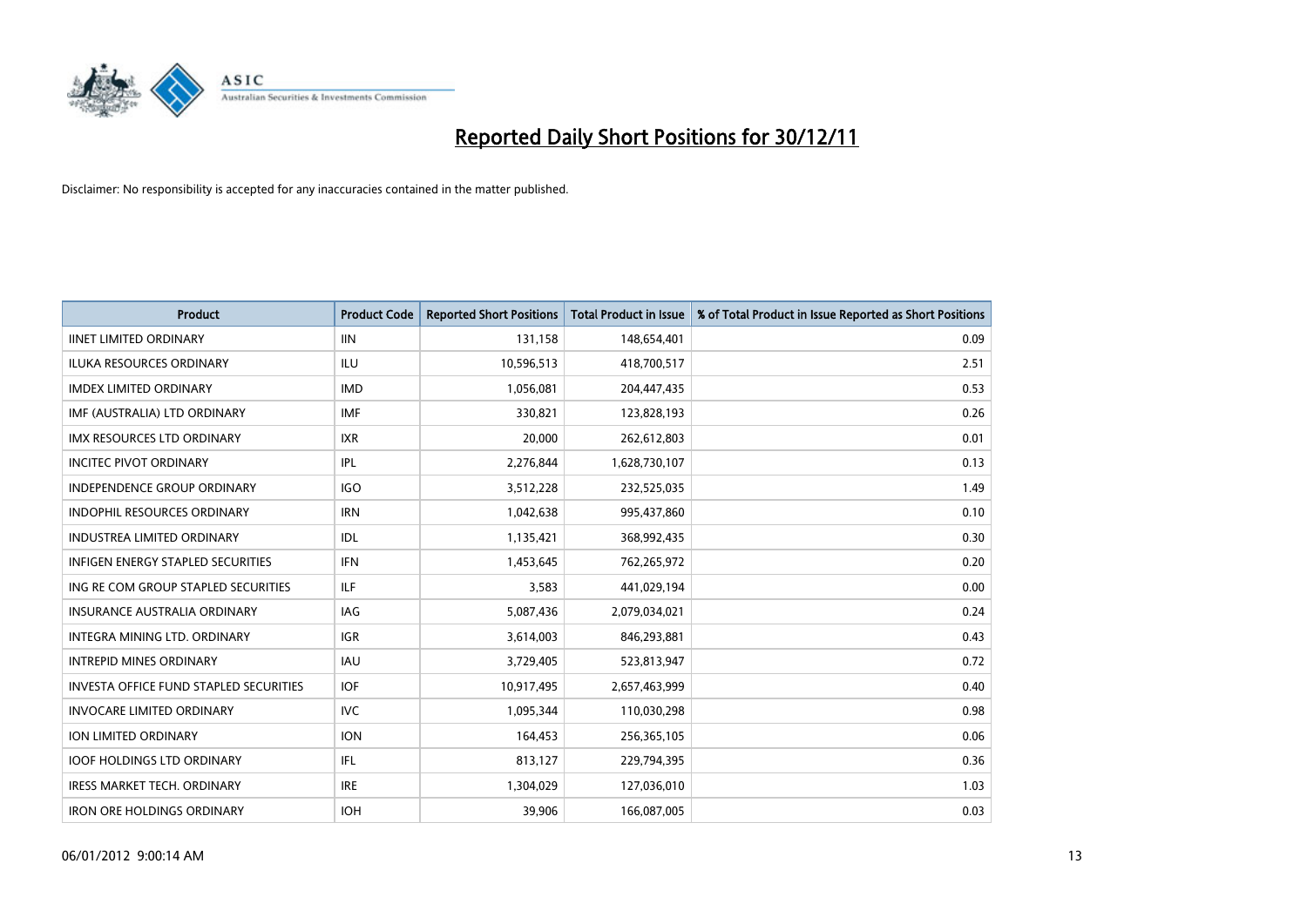

| <b>Product</b>                            | <b>Product Code</b> | <b>Reported Short Positions</b> | <b>Total Product in Issue</b> | % of Total Product in Issue Reported as Short Positions |
|-------------------------------------------|---------------------|---------------------------------|-------------------------------|---------------------------------------------------------|
| ISHARES MSCI AUS 200 ISHARES MSCI AUS 200 | <b>IOZ</b>          | 74,077                          | 2,701,394                     | 2.74                                                    |
| ISHARES MSCI EM MKTS CDI 1:1              | IEM                 | 22,011                          | 425,700,000                   | 0.01                                                    |
| ISHARES S&P HIGH DIV ISHARES S&P HIGH DIV | <b>IHD</b>          | 100,000                         | 2,301,253                     | 4.35                                                    |
| ISHARES SMALL ORDS ISHARES SMALL ORDS     | <b>ISO</b>          | 935,642                         | 5,401,916                     | 17.32                                                   |
| <b>IVANHOE AUSTRALIA ORDINARY</b>         | <b>IVA</b>          | 1,637,117                       | 552,385,295                   | 0.28                                                    |
| JAMES HARDIE INDUST CHESS DEPOSITARY INT  | <b>IHX</b>          | 15,590,850                      | 435,721,099                   | 3.57                                                    |
| <b>JAMESON RESOURCES ORDINARY</b>         | IAL                 | 1,600,000                       | 124,783,676                   | 1.28                                                    |
| <b>JB HI-FI LIMITED ORDINARY</b>          | <b>IBH</b>          | 21,284,354                      | 98,833,643                    | 21.55                                                   |
| KAGARA LTD ORDINARY                       | KZL                 | 8,606,019                       | 798,953,117                   | 1.09                                                    |
| KAROON GAS AUSTRALIA ORDINARY             | <b>KAR</b>          | 1,089,605                       | 221,420,769                   | 0.49                                                    |
| KATHMANDU HOLD LTD ORDINARY               | <b>KMD</b>          | 1,739,622                       | 200,000,000                   | 0.87                                                    |
| <b>KBL MINING LIMITED ORDINARY</b>        | <b>KBL</b>          | 1,820                           | 166,852,510                   | 0.00                                                    |
| <b>KEYBRIDGE CAPITAL ORDINARY</b>         | <b>KBC</b>          | 6,000                           | 172,070,564                   | 0.00                                                    |
| KINGSGATE CONSOLID. ORDINARY              | <b>KCN</b>          | 1,309,749                       | 140,872,908                   | 0.93                                                    |
| KINGSROSE MINING LTD ORDINARY             | <b>KRM</b>          | 781,674                         | 270,993,226                   | 0.28                                                    |
| LAGUNA RESOURCES NL ORDINARY              | <b>LRC</b>          | 4,184                           | 9,892,589                     | 0.04                                                    |
| LEIGHTON HOLDINGS ORDINARY                | LEI                 | 5,212,758                       | 337,087,596                   | 1.52                                                    |
| LEND LEASE GROUP UNIT/ORD STAPLED         | LLC                 | 631,167                         | 571,804,090                   | 0.09                                                    |
| LINC ENERGY LTD ORDINARY                  | <b>LNC</b>          | 11,560,576                      | 504,487,631                   | 2.28                                                    |
| LYNAS CORPORATION ORDINARY                | <b>LYC</b>          | 108.340.449                     | 1,713,846,913                 | 6.32                                                    |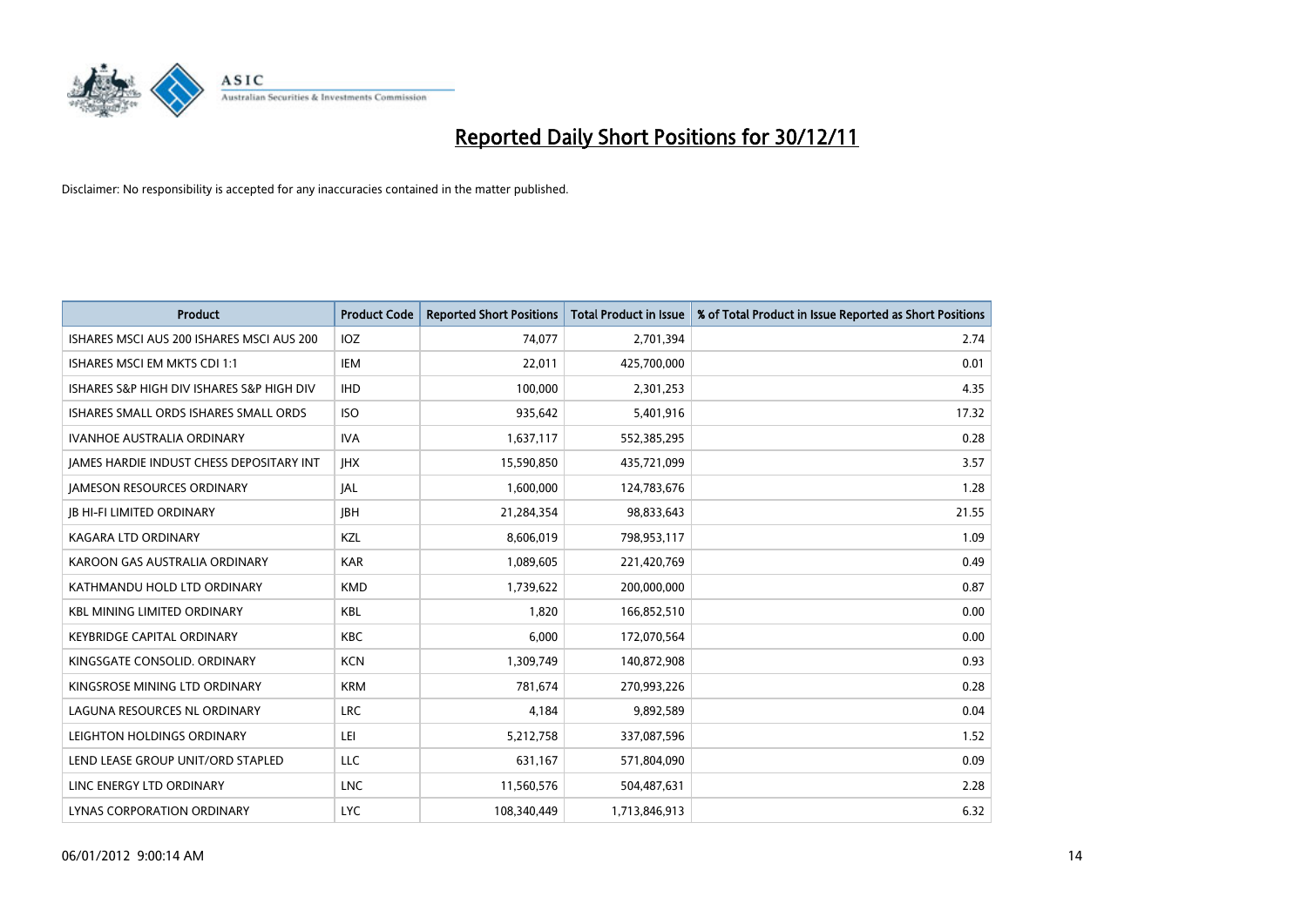

| <b>Product</b>                        | <b>Product Code</b> | <b>Reported Short Positions</b> | <b>Total Product in Issue</b> | % of Total Product in Issue Reported as Short Positions |
|---------------------------------------|---------------------|---------------------------------|-------------------------------|---------------------------------------------------------|
| M2 TELECOMMUNICATION ORDINARY         | <b>MTU</b>          | 286,196                         | 124,493,385                   | 0.22                                                    |
| MACA LIMITED ORDINARY                 | <b>MLD</b>          | 2,000                           | 150,000,000                   | 0.00                                                    |
| <b>MACMAHON HOLDINGS ORDINARY</b>     | <b>MAH</b>          | 2,524,970                       | 738,631,705                   | 0.35                                                    |
| MACQ ATLAS ROADS GRP ORDINARY STAPLED | <b>MQA</b>          | 9,373,417                       | 464,279,594                   | 2.01                                                    |
| MACQUARIE GROUP LTD ORDINARY          | <b>MOG</b>          | 6,624,957                       | 348,580,949                   | 1.90                                                    |
| MARENGO MINING ORDINARY               | <b>MGO</b>          | 39,850                          | 1,002,399,863                 | 0.00                                                    |
| <b>MATRIX C &amp; E LTD ORDINARY</b>  | <b>MCE</b>          | 504,178                         | 77,081,507                    | 0.64                                                    |
| MCMILLAN SHAKESPEARE ORDINARY         | <b>MMS</b>          | 94,420                          | 70,639,319                    | 0.13                                                    |
| MCPHERSON'S LTD ORDINARY              | <b>MCP</b>          | 16,360                          | 72,401,758                    | 0.02                                                    |
| MEDUSA MINING LTD ORDINARY            | <b>MML</b>          | 1,307,915                       | 188,903,911                   | 0.68                                                    |
| MELBOURNE IT LIMITED ORDINARY         | MLB                 | 136,142                         | 81,352,178                    | 0.17                                                    |
| MEO AUSTRALIA LTD ORDINARY            | <b>MEO</b>          | 9,487,998                       | 539,913,260                   | 1.75                                                    |
| MERMAID MARINE ORDINARY               | <b>MRM</b>          | 251,993                         | 217,833,136                   | 0.11                                                    |
| MESOBLAST LIMITED ORDINARY            | <b>MSB</b>          | 6,872,898                       | 280,425,258                   | 2.47                                                    |
| METALS X LIMITED ORDINARY             | <b>MLX</b>          | 587,380                         | 1,325,670,714                 | 0.05                                                    |
| METCASH LIMITED ORDINARY              | <b>MTS</b>          | 26,426,766                      | 771,343,404                   | 3.37                                                    |
| METGASCO LIMITED ORDINARY             | <b>MEL</b>          | 311,997                         | 338,958,156                   | 0.09                                                    |
| METMINCO LIMITED ORDINARY             | <b>MNC</b>          | 913,788                         | 1,674,466,146                 | 0.05                                                    |
| MHM METALS LIMITED ORDINARY           | <b>MHM</b>          | 197,256                         | 103,077,736                   | 0.19                                                    |
| MICLYN EXP OFFSHR ORDINARY            | <b>MIO</b>          | 19,297                          | 278,515,705                   | 0.01                                                    |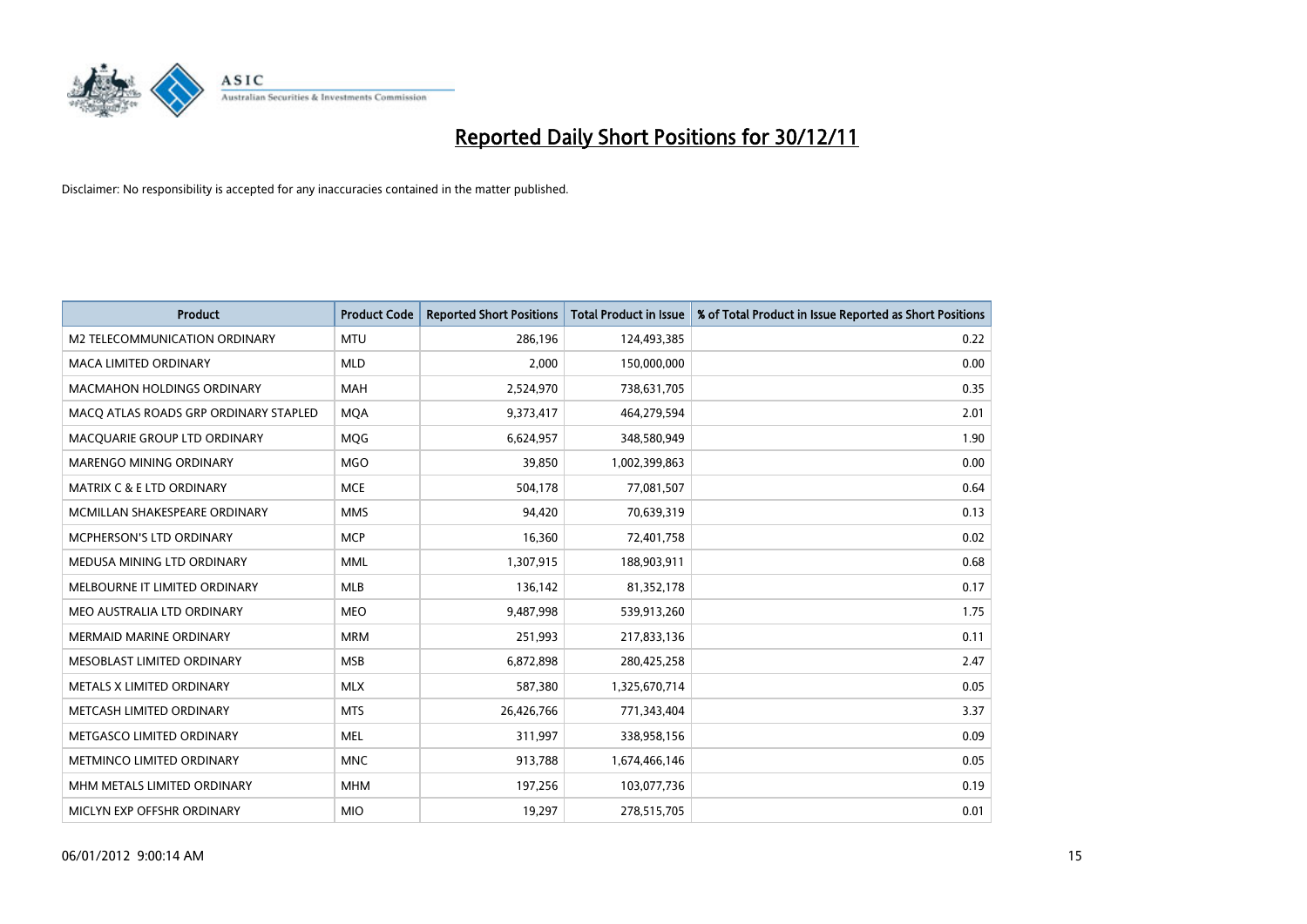

| <b>Product</b>                     | <b>Product Code</b> | <b>Reported Short Positions</b> | <b>Total Product in Issue</b> | % of Total Product in Issue Reported as Short Positions |
|------------------------------------|---------------------|---------------------------------|-------------------------------|---------------------------------------------------------|
| MINCOR RESOURCES NL ORDINARY       | <b>MCR</b>          | 1,114,791                       | 196,060,804                   | 0.56                                                    |
| MINEMAKERS LIMITED ORDINARY        | <b>MAK</b>          | 36,962                          | 228,236,727                   | 0.02                                                    |
| MINERAL DEPOSITS ORDINARY          | <b>MDL</b>          | 134,549                         | 83,538,786                    | 0.16                                                    |
| MINERAL RESOURCES. ORDINARY        | <b>MIN</b>          | 711,156                         | 184,471,989                   | 0.38                                                    |
| MIRABELA NICKEL LTD ORDINARY       | <b>MBN</b>          | 9,037,227                       | 491,781,237                   | 1.82                                                    |
| MIRVAC GROUP STAPLED SECURITIES    | <b>MGR</b>          | 47,777,964                      | 3,416,996,915                 | 1.37                                                    |
| <b>MOLOPO ENERGY LTD ORDINARY</b>  | <b>MPO</b>          | 1,496,951                       | 245,579,810                   | 0.60                                                    |
| MOLY MINES LIMITED ORDINARY        | <b>MOL</b>          | 75,000                          | 384,893,989                   | 0.02                                                    |
| <b>MONADELPHOUS GROUP ORDINARY</b> | <b>MND</b>          | 1,324,085                       | 88,674,327                    | 1.49                                                    |
| MORTGAGE CHOICE LTD ORDINARY       | <b>MOC</b>          | 1,658,735                       | 119,948,255                   | 1.38                                                    |
| MOUNT GIBSON IRON ORDINARY         | <b>MGX</b>          | 5,018,070                       | 1,082,570,693                 | 0.45                                                    |
| MSF SUGAR LIMITED ORDINARY         | <b>MSF</b>          | 14,382                          | 69,248,422                    | 0.02                                                    |
| MULTIPLEX SITES SITES              | <b>MXUPA</b>        | 22                              | 4,500,000                     | 0.00                                                    |
| MURCHISON METALS LTD ORDINARY      | <b>MMX</b>          | 6,624,451                       | 442,437,524                   | 1.50                                                    |
| <b>MYER HOLDINGS LTD ORDINARY</b>  | <b>MYR</b>          | 71,674,106                      | 583,384,551                   | 12.26                                                   |
| <b>MYSTATE LIMITED ORDINARY</b>    | <b>MYS</b>          | 3,638                           | 86,963,862                    | 0.00                                                    |
| NATIONAL AUST. BANK ORDINARY       | <b>NAB</b>          | 14,376,125                      | 2,238,481,005                 | 0.61                                                    |
| NATURAL FUEL LIMITED ORDINARY      | <b>NFL</b>          |                                 | 1,121,912                     | 0.00                                                    |
| NAVIGATOR RESOURCES ORDINARY       | <b>NAV</b>          | 500                             | 2,222,216,576                 | 0.00                                                    |
| NAVITAS LIMITED ORDINARY           | <b>NVT</b>          | 2,276,301                       | 375,318,628                   | 0.57                                                    |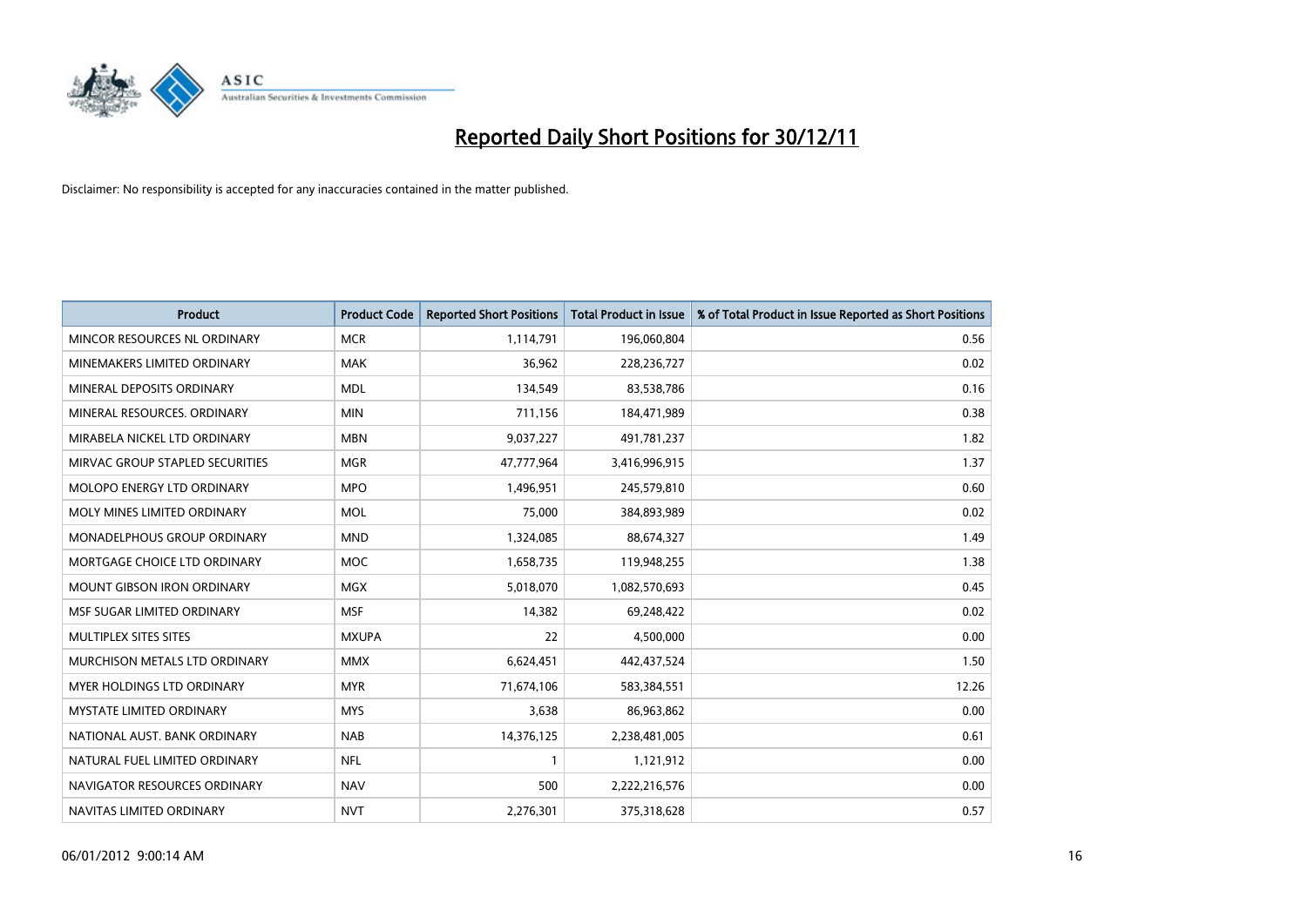

| <b>Product</b>                        | <b>Product Code</b> | <b>Reported Short Positions</b> | <b>Total Product in Issue</b> | % of Total Product in Issue Reported as Short Positions |
|---------------------------------------|---------------------|---------------------------------|-------------------------------|---------------------------------------------------------|
| NEPTUNE MARINE ORDINARY               | <b>NMS</b>          | 182,253                         | 1,748,545,632                 | 0.01                                                    |
| NEW HOPE CORPORATION ORDINARY         | <b>NHC</b>          | 117,903                         | 830,230,549                   | 0.01                                                    |
| NEWCREST MINING ORDINARY              | <b>NCM</b>          | 1,210,229                       | 765,849,811                   | 0.16                                                    |
| NEWS CORP A NON-VOTING CDI            | <b>NWSLV</b>        | 2,023,327                       | 1,687,904,566                 | 0.11                                                    |
| NEWS CORP B VOTING CDI                | <b>NWS</b>          | 2,322,933                       | 798,520,953                   | 0.29                                                    |
| NEXBIS LIMITED ORDINARY               | <b>NBS</b>          | 63,733                          | 798,356,704                   | 0.01                                                    |
| NEXTDC LIMITED ORDINARY               | <b>NXT</b>          | 17,142                          | 123,533,558                   | 0.01                                                    |
| NEXUS ENERGY LIMITED ORDINARY         | <b>NXS</b>          | 800,402                         | 1,326,821,159                 | 0.06                                                    |
| NIB HOLDINGS LIMITED ORDINARY         | <b>NHF</b>          | 120,188                         | 466,733,110                   | 0.02                                                    |
| NIDO PETROLEUM ORDINARY               | <b>NDO</b>          | 490,799                         | 1,389,163,151                 | 0.04                                                    |
| NOBLE MINERAL RES ORDINARY            | <b>NMG</b>          | 891,404                         | 523,312,570                   | 0.16                                                    |
| NORTHERN IRON LTD ORDINARY            | <b>NFE</b>          | 492,075                         | 369,980,113                   | 0.13                                                    |
| NRW HOLDINGS LIMITED ORDINARY         | <b>NWH</b>          | 107,609                         | 278,888,011                   | 0.03                                                    |
| NUCOAL RESOURCES NL ORDINARY          | <b>NCR</b>          | 12,697                          | 441,150,707                   | 0.00                                                    |
| NUFARM LIMITED ORDINARY               | <b>NUF</b>          | 3,875,311                       | 261,947,565                   | 1.48                                                    |
| OAKTON LIMITED ORDINARY               | <b>OKN</b>          | 603,278                         | 93,800,235                    | 0.64                                                    |
| OCEANAGOLD CORP. CHESS DEPOSITARY INT | <b>OGC</b>          | 161,181                         | 262,642,606                   | 0.05                                                    |
| OCEANIA CAPITAL LTD ORDINARY          | <b>OCP</b>          | 2,500                           | 91,921,295                    | 0.00                                                    |
| OIL SEARCH LTD ORDINARY               | <b>OSH</b>          | 7,136,048                       | 1,325,155,171                 | 0.54                                                    |
| OM HOLDINGS LIMITED ORDINARY          | <b>OMH</b>          | 2.943.586                       | 504,105,150                   | 0.58                                                    |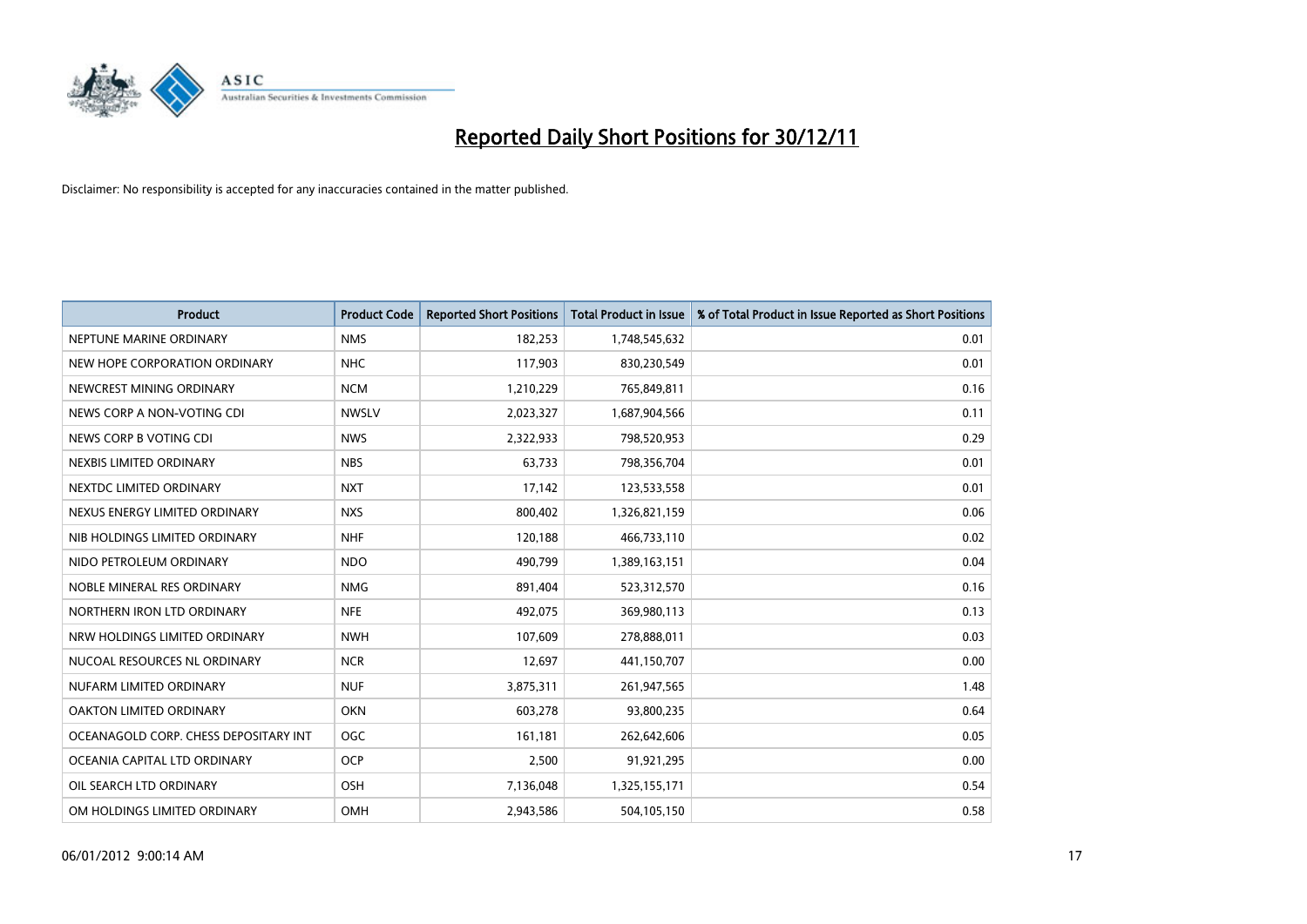

| <b>Product</b>                   | <b>Product Code</b> | <b>Reported Short Positions</b> | <b>Total Product in Issue</b> | % of Total Product in Issue Reported as Short Positions |
|----------------------------------|---------------------|---------------------------------|-------------------------------|---------------------------------------------------------|
| <b>ONESTEEL LIMITED ORDINARY</b> | OST                 | 37,788,477                      | 1,342,393,583                 | 2.80                                                    |
| ORICA LIMITED ORDINARY           | ORI                 | 2,508,988                       | 365,007,037                   | 0.68                                                    |
| ORICA LIMITED STEP UP PREFERENCE | <b>ORIPB</b>        | 272,635                         | 5,000,000                     | 5.45                                                    |
| <b>ORIGIN ENERGY ORDINARY</b>    | <b>ORG</b>          | 1,795,803                       | 1,086,164,479                 | 0.17                                                    |
| OROCOBRE LIMITED ORDINARY        | <b>ORE</b>          | 125,511                         | 103,195,029                   | 0.12                                                    |
| OROTONGROUP LIMITED ORDINARY     | ORL                 | 76,523                          | 40,880,902                    | 0.19                                                    |
| OTTO ENERGY LIMITED ORDINARY     | OEL                 | 109,204                         | 1,138,290,071                 | 0.01                                                    |
| OZ MINERALS ORDINARY             | OZL                 | 9,520,956                       | 315,062,596                   | 3.02                                                    |
| PACIFIC BRANDS ORDINARY          | <b>PBG</b>          | 8,988,250                       | 912,915,695                   | 0.99                                                    |
| PALADIN ENERGY LTD ORDINARY      | <b>PDN</b>          | 19,167,599                      | 835,484,064                   | 2.28                                                    |
| PANAUST LIMITED ORDINARY         | <b>PNA</b>          | 12,043,269                      | 593,992,185                   | 2.03                                                    |
| PANORAMIC RESOURCES ORDINARY     | PAN                 | 1,165,700                       | 207,050,710                   | 0.56                                                    |
| PAPERLINX LIMITED ORDINARY       | <b>PPX</b>          | 1,507,377                       | 609,280,761                   | 0.25                                                    |
| PAPILLON RES LTD ORDINARY        | <b>PIR</b>          | 500,026                         | 215,133,794                   | 0.23                                                    |
| PATTIES FOODS LTD ORDINARY       | PFL                 |                                 | 138,989,223                   | 0.00                                                    |
| PEET LIMITED ORDINARY            | <b>PPC</b>          | 318,612                         | 320,170,604                   | 0.10                                                    |
| PENINSULA ENERGY LTD ORDINARY    | PEN                 | 1,493,377                       | 2,135,490,443                 | 0.07                                                    |
| PERILYA LIMITED ORDINARY         | PEM                 | 11,524                          | 769,316,426                   | 0.00                                                    |
| PERPETUAL LIMITED ORDINARY       | <b>PPT</b>          | 2,433,428                       | 41,980,678                    | 5.79                                                    |
| PERSEUS MINING LTD ORDINARY      | PRU                 | 3,080,076                       | 455,827,088                   | 0.67                                                    |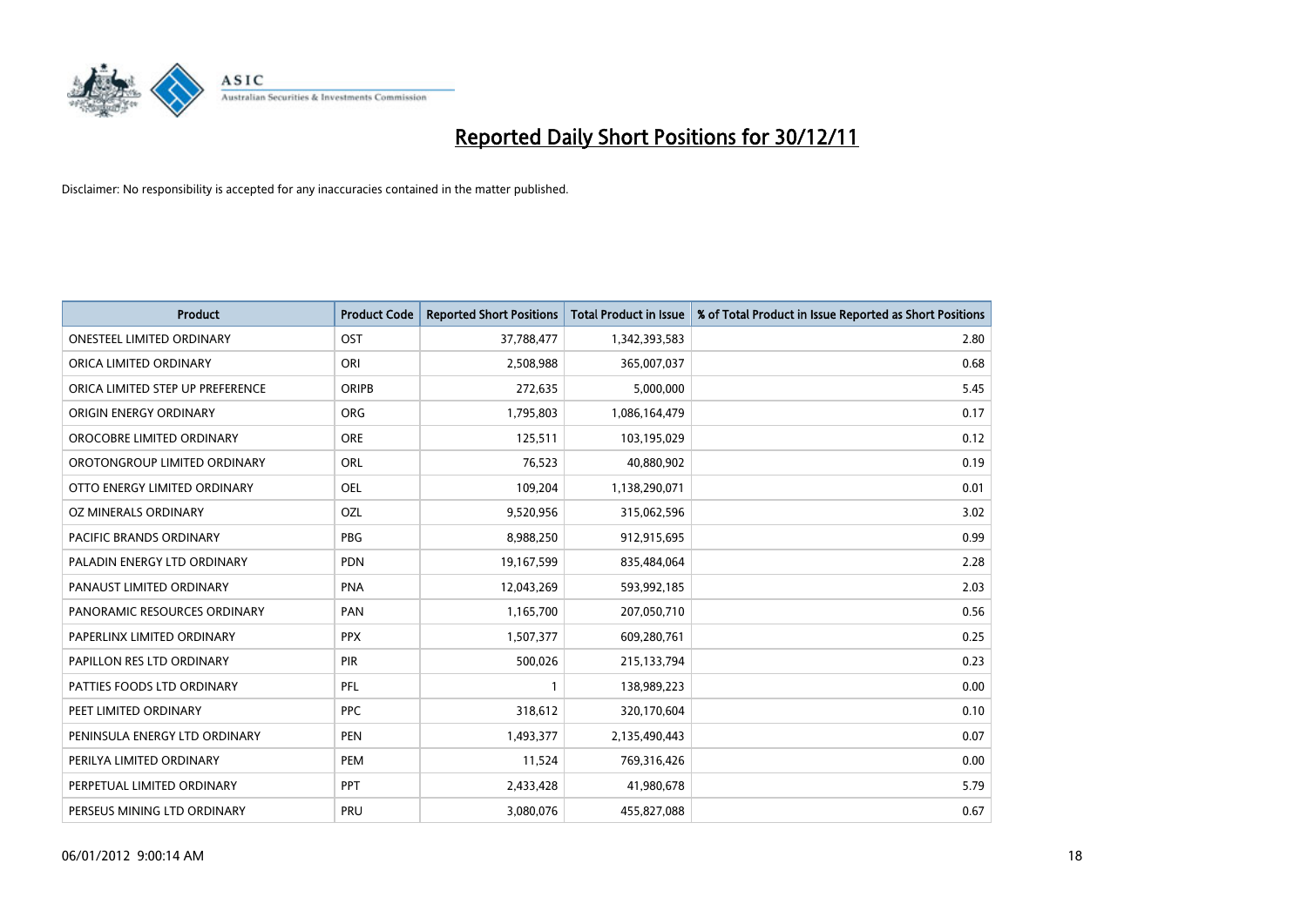

| <b>Product</b>                 | <b>Product Code</b> | <b>Reported Short Positions</b> | <b>Total Product in Issue</b> | % of Total Product in Issue Reported as Short Positions |
|--------------------------------|---------------------|---------------------------------|-------------------------------|---------------------------------------------------------|
| PETSEC ENERGY ORDINARY         | <b>PSA</b>          | 223,332                         | 235,283,622                   | 0.09                                                    |
| PHARMAXIS LTD ORDINARY         | <b>PXS</b>          | 629,947                         | 305,890,989                   | 0.20                                                    |
| PHOTON GROUP LTD ORDINARY      | PGA                 | 250,510                         | 1,540,886,866                 | 0.02                                                    |
| PLATINUM ASSET ORDINARY        | <b>PTM</b>          | 6,107,296                       | 561,347,878                   | 1.08                                                    |
| PLATINUM AUSTRALIA ORDINARY    | <b>PLA</b>          | 3,034,829                       | 442,130,039                   | 0.69                                                    |
| PLATINUM CAPITAL LTD ORDINARY  | <b>PMC</b>          |                                 | 165,756,878                   | 0.00                                                    |
| PMI GOLD CORP CDI 1:1          | <b>PVM</b>          | 7,914                           | 48,932,567                    | 0.02                                                    |
| PMP LIMITED ORDINARY           | <b>PMP</b>          | 28,855                          | 326,662,253                   | 0.01                                                    |
| PORT BOUVARD LIMITED ORDINARY  | PBD                 | 6,754                           | 593,868,295                   | 0.00                                                    |
| PREMIER INVESTMENTS ORDINARY   | <b>PMV</b>          | 83,363                          | 155,062,831                   | 0.05                                                    |
| PRIMA BIOMED LTD ORDINARY      | <b>PRR</b>          | 98,228                          | 1,041,704,654                 | 0.01                                                    |
| PRIMARY HEALTH CARE ORDINARY   | PRY                 | 7,997,454                       | 500,336,679                   | 1.58                                                    |
| PRIME MEDIA GRP LTD ORDINARY   | PRT                 | 2                               | 366,330,303                   | 0.00                                                    |
| PRIMEAG AUSTRALIA ORDINARY     | PAG                 | 65,060                          | 266,394,444                   | 0.03                                                    |
| PROGEN PHARMACEUTIC ORDINARY   | PGL                 | 151,596                         | 24,709,097                    | 0.61                                                    |
| PROGRAMMED ORDINARY            | <b>PRG</b>          | 269,096                         | 118,169,908                   | 0.22                                                    |
| <b>PSIVIDA CORP CDI 1:1</b>    | <b>PVA</b>          | 6,878                           | 8,801,773                     | 0.08                                                    |
| <b>QANTAS AIRWAYS ORDINARY</b> | QAN                 | 28,804,140                      | 2,265,123,620                 | 1.27                                                    |
| OBE INSURANCE GROUP ORDINARY   | <b>OBE</b>          | 22,148,320                      | 1,115,545,692                 | 1.97                                                    |
| OR NATIONAL LIMITED ORDINARY   | <b>ORN</b>          | 23,905,238                      | 2.440.000.000                 | 0.97                                                    |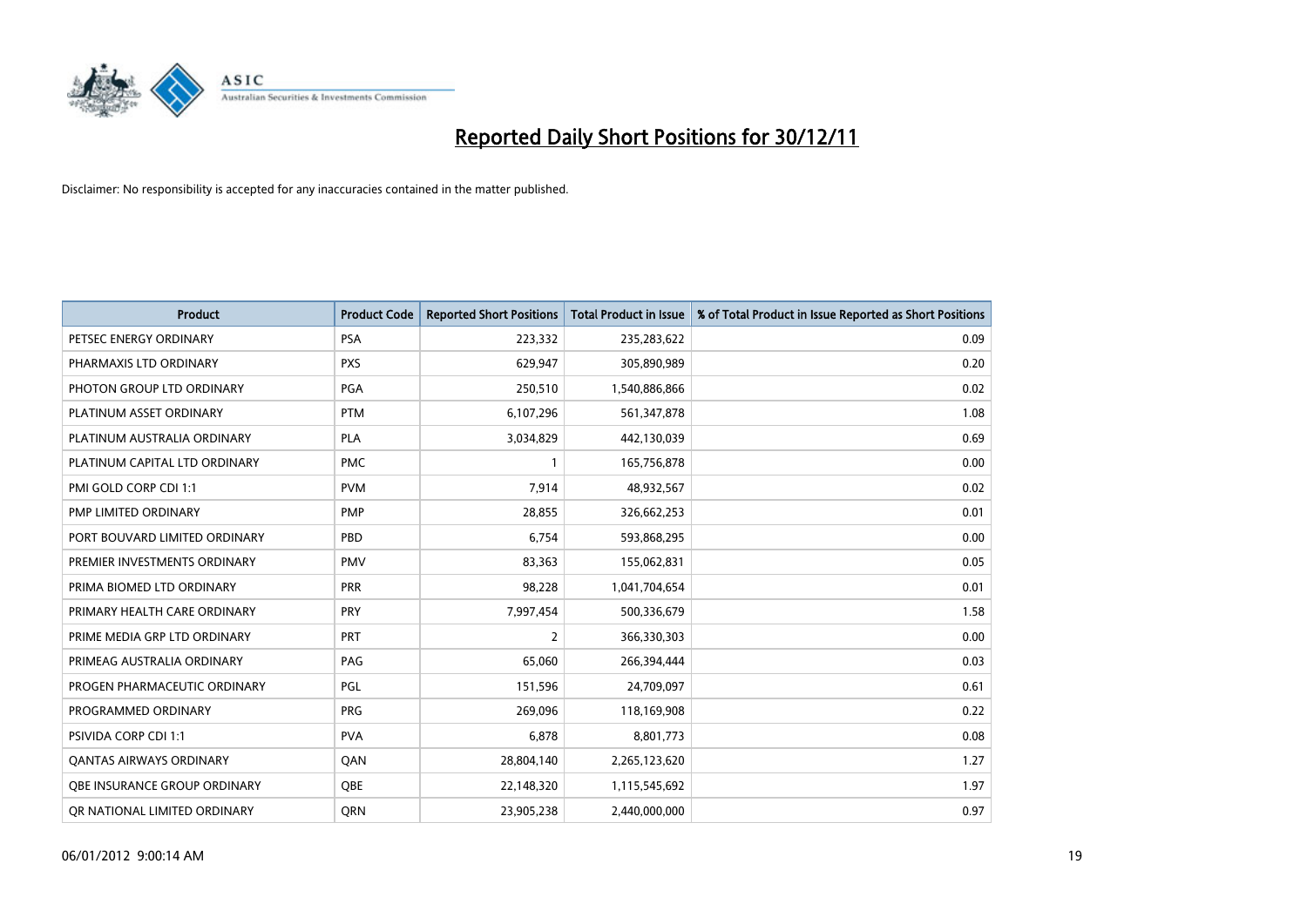

| <b>Product</b>                      | <b>Product Code</b> | <b>Reported Short Positions</b> | <b>Total Product in Issue</b> | % of Total Product in Issue Reported as Short Positions |
|-------------------------------------|---------------------|---------------------------------|-------------------------------|---------------------------------------------------------|
| <b>OUBE LOGISTICS HLDG ORDINARY</b> | QUB                 | 2,893,171                       | 873,556,430                   | 0.33                                                    |
| RAMELIUS RESOURCES ORDINARY         | <b>RMS</b>          | 2,705,710                       | 335,775,519                   | 0.80                                                    |
| RAMSAY HEALTH CARE ORDINARY         | <b>RHC</b>          | 1,664,841                       | 202,081,252                   | 0.80                                                    |
| RANGE RESOURCES LTD ORDINARY        | <b>RRS</b>          | 250,136                         | 1,602,030,474                 | 0.02                                                    |
| <b>RCR TOMLINSON ORDINARY</b>       | <b>RCR</b>          | 69,867                          | 133,601,005                   | 0.05                                                    |
| <b>REA GROUP ORDINARY</b>           | <b>REA</b>          | 399,678                         | 131,714,699                   | 0.29                                                    |
| RECKON LIMITED ORDINARY             | <b>RKN</b>          | 820,790                         | 132,839,672                   | 0.61                                                    |
| RED 5 LIMITED ORDINARY              | <b>RED</b>          | 11,069                          | 128,412,536                   | 0.01                                                    |
| <b>RED FORK ENERGY ORDINARY</b>     | <b>RFE</b>          | 7,696                           | 310,229,853                   | 0.00                                                    |
| REDBANK ENERGY LTD ORDINARY         | AEJ                 | 19                              | 786,287                       | 0.00                                                    |
| REED RESOURCES LTD ORDINARY         | <b>RDR</b>          | 463,621                         | 264,742,501                   | 0.18                                                    |
| <b>REGIS RESOURCES ORDINARY</b>     | <b>RRL</b>          | 1,160,366                       | 438,664,248                   | 0.27                                                    |
| RESMED INC CDI 10:1                 | <b>RMD</b>          | 1,670,647                       | 1,556,242,300                 | 0.11                                                    |
| RESOLUTE MINING ORDINARY            | <b>RSG</b>          | 1,043,907                       | 485,386,106                   | 0.21                                                    |
| <b>RESOURCE GENERATION ORDINARY</b> | <b>RES</b>          | 192,033                         | 262,895,652                   | 0.07                                                    |
| RETAIL FOOD GROUP ORDINARY          | <b>RFG</b>          | 5,916                           | 108,229,282                   | 0.01                                                    |
| REVERSE CORP LIMITED ORDINARY       | <b>REF</b>          | 125,041                         | 92,382,175                    | 0.14                                                    |
| REX MINERALS LIMITED ORDINARY       | <b>RXM</b>          | 272,787                         | 153,635,519                   | 0.18                                                    |
| RHG LIMITED ORDINARY                | <b>RHG</b>          | 31,776                          | 308,483,177                   | 0.01                                                    |
| RIALTO ENERGY ORDINARY              | <b>RIA</b>          | 91,291                          | 375,006,264                   | 0.02                                                    |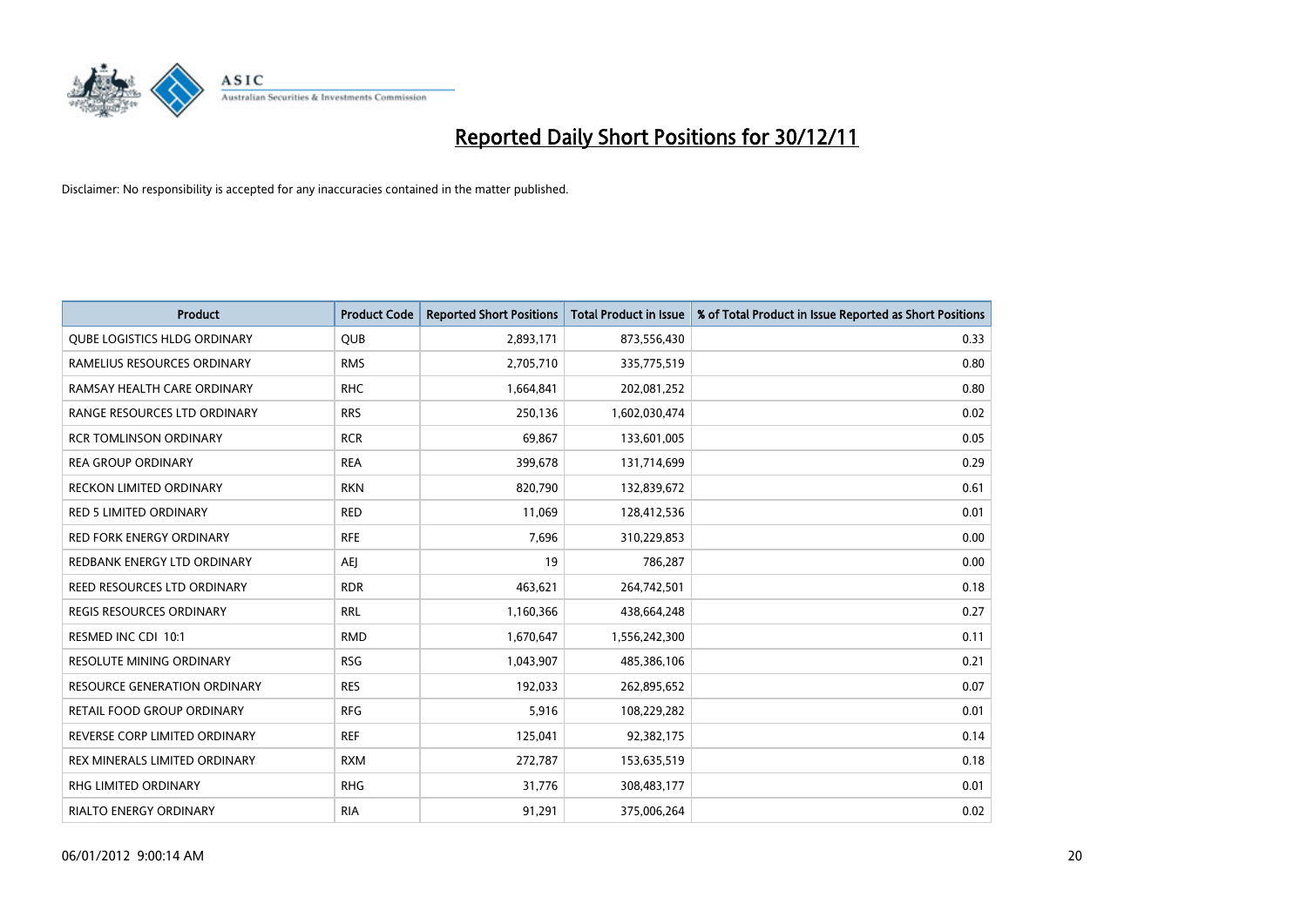

| <b>Product</b>                        | <b>Product Code</b> | <b>Reported Short Positions</b> | <b>Total Product in Issue</b> | % of Total Product in Issue Reported as Short Positions |
|---------------------------------------|---------------------|---------------------------------|-------------------------------|---------------------------------------------------------|
| RIO TINTO LIMITED ORDINARY            | <b>RIO</b>          | 25,212,876                      | 435,758,720                   | 5.77                                                    |
| RIVERCITY MOTORWAY STAPLED            | <b>RCY</b>          | 132,000                         | 957,010,115                   | 0.01                                                    |
| ROC OIL COMPANY ORDINARY              | <b>ROC</b>          | 1,955,094                       | 682,506,352                   | 0.29                                                    |
| ROYAL WOLF HOLDINGS ORDINARY          | <b>RWH</b>          | 82,000                          | 100,387,052                   | 0.08                                                    |
| SAI GLOBAL LIMITED ORDINARY           | SAI                 | 365,734                         | 202,263,251                   | 0.18                                                    |
| SALMAT LIMITED ORDINARY               | <b>SLM</b>          | 78,063                          | 159,802,174                   | 0.04                                                    |
| SAMSON OIL & GAS LTD ORDINARY         | SSN                 | 256,836                         | 1,750,545,720                 | 0.01                                                    |
| SANDFIRE RESOURCES ORDINARY           | <b>SFR</b>          | 1,051,635                       | 150,946,635                   | 0.70                                                    |
| <b>SANTOS LTD ORDINARY</b>            | <b>STO</b>          | 9,870,333                       | 941,918,453                   | 1.04                                                    |
| SARACEN MINERAL ORDINARY              | <b>SAR</b>          | 3,343,592                       | 593,993,240                   | 0.56                                                    |
| SEDGMAN LIMITED ORDINARY              | <b>SDM</b>          | 334,142                         | 212,215,619                   | 0.15                                                    |
| <b>SEEK LIMITED ORDINARY</b>          | <b>SEK</b>          | 11,858,898                      | 337,101,307                   | 3.51                                                    |
| SELECT HARVESTS ORDINARY              | <b>SHV</b>          | 36,425                          | 56,392,664                    | 0.07                                                    |
| SENETAS CORPORATION ORDINARY          | <b>SEN</b>          | 756,999                         | 463,105,195                   | 0.16                                                    |
| SENEX ENERGY LIMITED ORDINARY         | <b>SXY</b>          | 502,493                         | 920,967,416                   | 0.05                                                    |
| SERVCORP LIMITED ORDINARY             | SRV                 | 26,183                          | 98,440,807                    | 0.03                                                    |
| SERVICE STREAM ORDINARY               | <b>SSM</b>          | 344,663                         | 283,418,867                   | 0.12                                                    |
| SEVEN GROUP HOLDINGS CONV. RED. PREF. | <b>SVWPA</b>        | 89,007                          | 4,963,640                     | 1.79                                                    |
| SEVEN GROUP HOLDINGS ORDINARY         | <b>SVW</b>          | 834,342                         | 306,410,281                   | 0.27                                                    |
| SEVEN WEST MEDIA LTD ORDINARY         | <b>SWM</b>          | 1,331,947                       | 645,719,542                   | 0.19                                                    |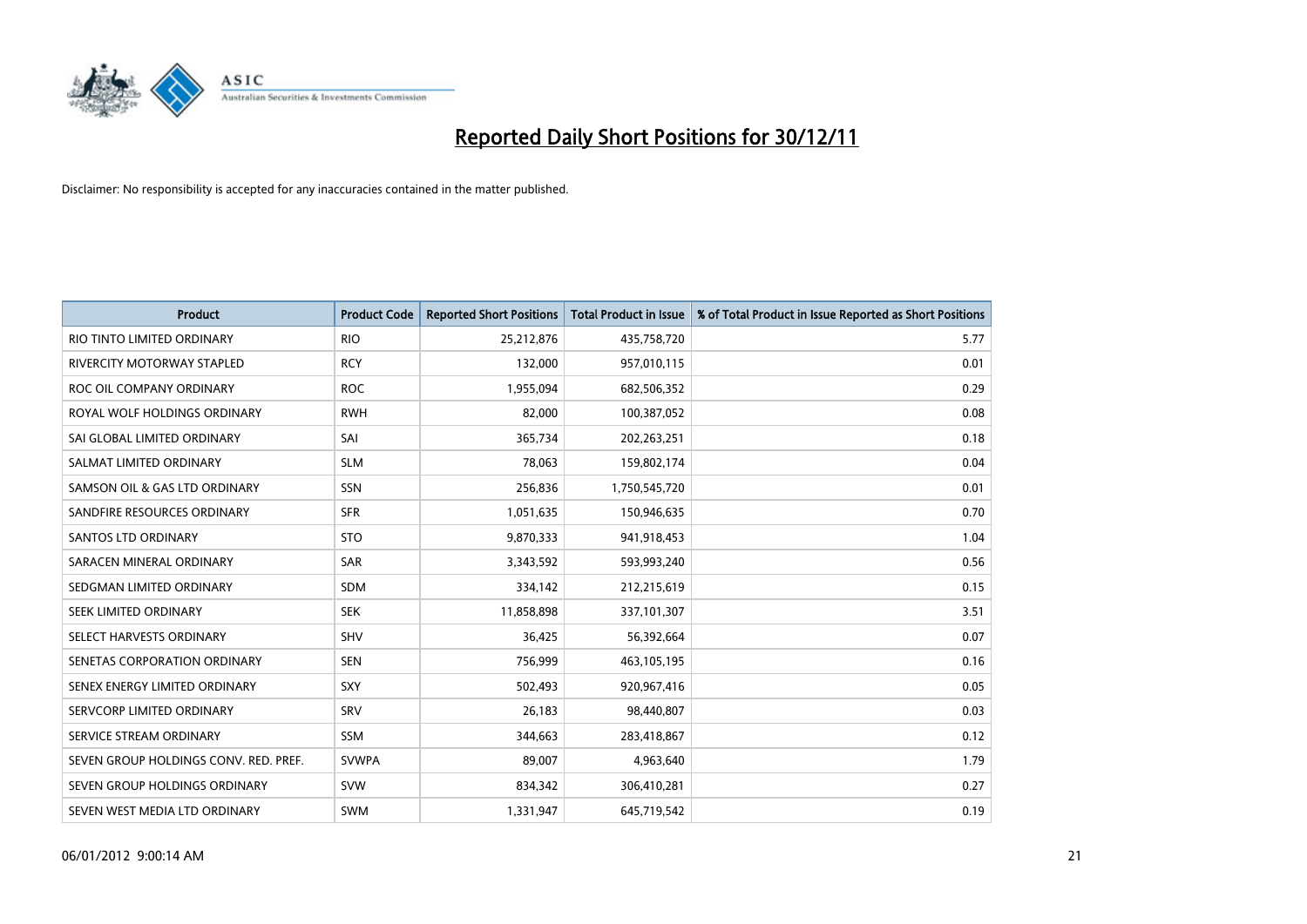

| <b>Product</b>                           | <b>Product Code</b> | <b>Reported Short Positions</b> | <b>Total Product in Issue</b> | % of Total Product in Issue Reported as Short Positions |
|------------------------------------------|---------------------|---------------------------------|-------------------------------|---------------------------------------------------------|
| SIGMA PHARMACEUTICAL ORDINARY            | <b>SIP</b>          | 9,145,892                       | 1,178,626,572                 | 0.77                                                    |
| SILEX SYSTEMS ORDINARY                   | <b>SLX</b>          | 245,590                         | 170,133,997                   | 0.14                                                    |
| SILVER LAKE RESOURCE ORDINARY            | <b>SLR</b>          | 943,363                         | 220,264,063                   | 0.43                                                    |
| SIMS METAL MGMT LTD ORDINARY             | SGM                 | 3,339,386                       | 206,338,686                   | 1.60                                                    |
| SINGAPORE TELECOMM. CHESS DEPOSITARY INT | <b>SGT</b>          | 3,304,622                       | 190,439,807                   | 1.73                                                    |
| SIRIUS RESOURCES NL ORDINARY             | <b>SIR</b>          | 82,500                          | 150,934,586                   | 0.05                                                    |
| SKILLED GROUP LTD ORDINARY               | <b>SKE</b>          | 36,934                          | 233,403,776                   | 0.01                                                    |
| SKY CITY ENTERTAIN, ORDINARY             | <b>SKC</b>          | 9,856                           | 576,958,340                   | 0.00                                                    |
| SMS MANAGEMENT, ORDINARY                 | <b>SMX</b>          | 165,275                         | 68,290,180                    | 0.24                                                    |
| SONIC HEALTHCARE ORDINARY                | <b>SHL</b>          | 5,090,559                       | 389,969,875                   | 1.30                                                    |
| SOUTH BOULDER MINES ORDINARY             | <b>STB</b>          | 84,707                          | 91,585,688                    | 0.09                                                    |
| SP AUSNET STAPLED SECURITIES             | <b>SPN</b>          | 869,905                         | 2,896,219,682                 | 0.02                                                    |
| SPARK INFRASTRUCTURE STAPLED NOTE & UNIT | SKI                 | 17,168,451                      | 1,326,734,264                 | 1.28                                                    |
| SPDR 200 FUND ETF UNITS                  | <b>STW</b>          | 8                               | 51,878,556                    | 0.00                                                    |
| SPECIALTY FASHION ORDINARY               | <b>SFH</b>          | 696,995                         | 192,086,121                   | 0.36                                                    |
| SPOTLESS GROUP LTD ORDINARY              | <b>SPT</b>          | 999,891                         | 265,454,407                   | 0.37                                                    |
| ST BARBARA LIMITED ORDINARY              | <b>SBM</b>          | 6,170,862                       | 325,615,389                   | 1.91                                                    |
| STANMORE COAL LTD ORDINARY               | <b>SMR</b>          | 17,231                          | 146,373,973                   | 0.01                                                    |
| STARPHARMA HOLDINGS ORDINARY             | <b>SPL</b>          | 155,875                         | 280,635,325                   | 0.04                                                    |
| STH AMERICAN COR LTD ORDINARY            | SAY                 | 9,200                           | 257,785,604                   | 0.00                                                    |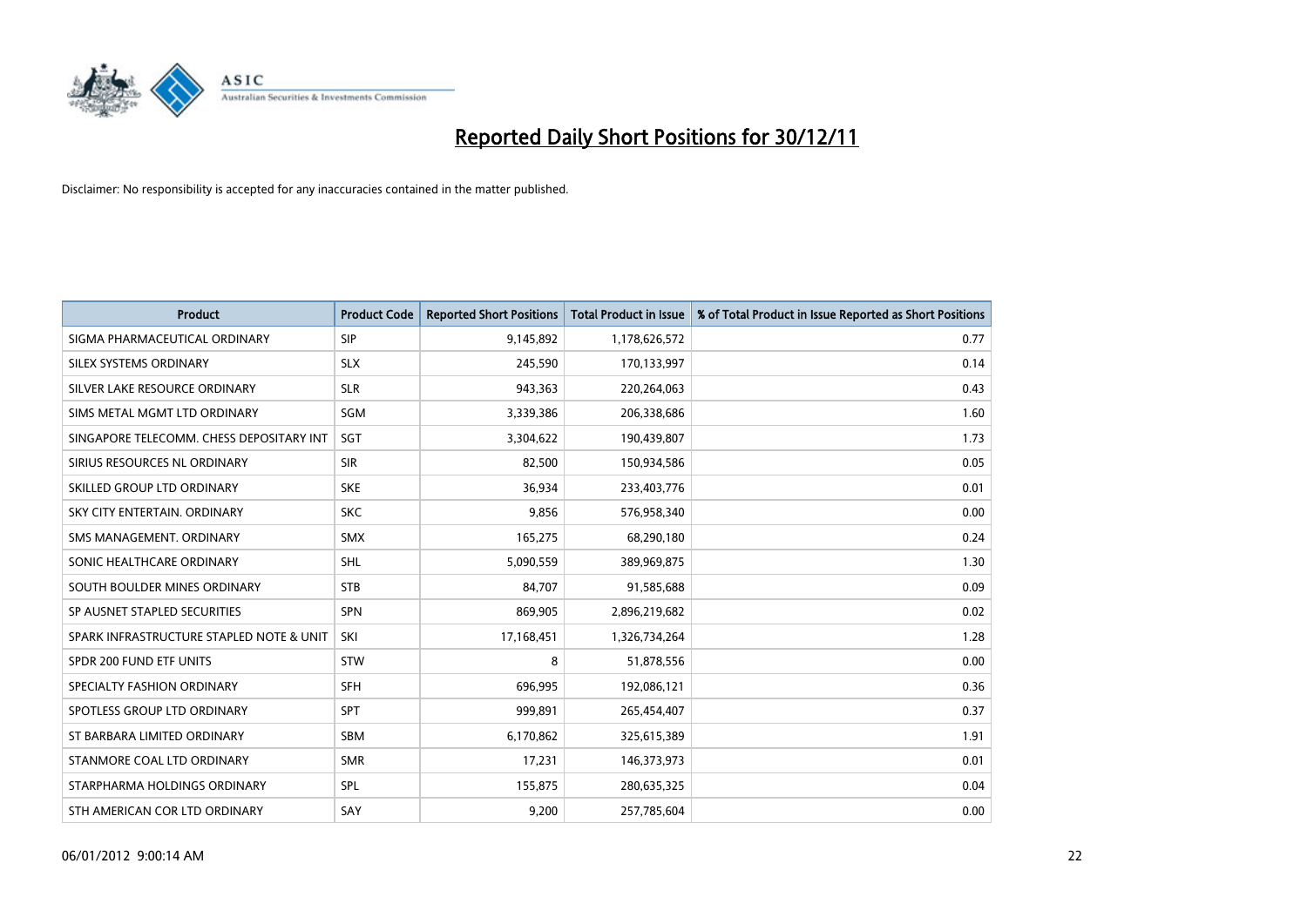

| <b>Product</b>                      | <b>Product Code</b> | <b>Reported Short Positions</b> | <b>Total Product in Issue</b> | % of Total Product in Issue Reported as Short Positions |
|-------------------------------------|---------------------|---------------------------------|-------------------------------|---------------------------------------------------------|
| STHN CROSS MEDIA ORDINARY           | <b>SXL</b>          | 2,524,823                       | 705,766,444                   | 0.36                                                    |
| STOCKLAND UNITS/ORD STAPLED         | SGP                 | 47,931,081                      | 2,316,449,153                 | 2.07                                                    |
| STRAITS RES LTD. ORDINARY           | SRO                 | 494,059                         | 324,796,141                   | 0.15                                                    |
| STW COMMUNICATIONS ORDINARY         | SGN                 | 285,604                         | 362,809,851                   | 0.07                                                    |
| SUNCORP GROUP LTD ORDINARY          | <b>SUN</b>          | 10,000,410                      | 1,286,600,980                 | 0.78                                                    |
| SUNDANCE ENERGY ORDINARY            | <b>SEA</b>          | 167,248                         | 277,098,474                   | 0.06                                                    |
| SUNDANCE RESOURCES ORDINARY         | <b>SDL</b>          | 5,308,841                       | 2,918,672,169                 | 0.19                                                    |
| SUNLAND GROUP LTD ORDINARY          | <b>SDG</b>          | 26,203                          | 201,578,526                   | 0.01                                                    |
| SUPER RET REP LTD ORDINARY          | SUL                 | 2,867,336                       | 194,754,593                   | 1.47                                                    |
| SWICK MINING ORDINARY               | <b>SWK</b>          | 1,548                           | 237,024,970                   | 0.00                                                    |
| SYD AIRPORT STAPLED US PROHIBIT.    | <b>SYD</b>          | 3,840,243                       | 1,861,210,782                 | 0.19                                                    |
| SYMEX HOLDINGS ORDINARY             | <b>SYM</b>          | 6,633                           | 191,593,493                   | 0.00                                                    |
| TABCORP HOLDINGS LTD ORDINARY       | <b>TAH</b>          | 3,492,020                       | 712,805,880                   | 0.49                                                    |
| <b>TALENT2 INTERNATION ORDINARY</b> | <b>TWO</b>          | 4,305                           | 147,403,701                   | 0.00                                                    |
| <b>TANAMI GOLD NL ORDINARY</b>      | <b>TAM</b>          | 150,121                         | 260,997,677                   | 0.06                                                    |
| TAP OIL LIMITED ORDINARY            | <b>TAP</b>          | 3,071,838                       | 240,995,311                   | 1.29                                                    |
| TASSAL GROUP LIMITED ORDINARY       | <b>TGR</b>          | 40,668                          | 146,304,404                   | 0.02                                                    |
| TATTS GROUP LTD ORDINARY            | <b>TTS</b>          | 13,323,016                      | 1,340,758,701                 | 0.98                                                    |
| <b>TELECOM CORPORATION ORDINARY</b> | <b>TEL</b>          | 10,928,030                      | 1,925,409,580                 | 0.55                                                    |
| TELSTRA CORPORATION, ORDINARY       | <b>TLS</b>          | 48.444.323                      | 12,443,074,357                | 0.37                                                    |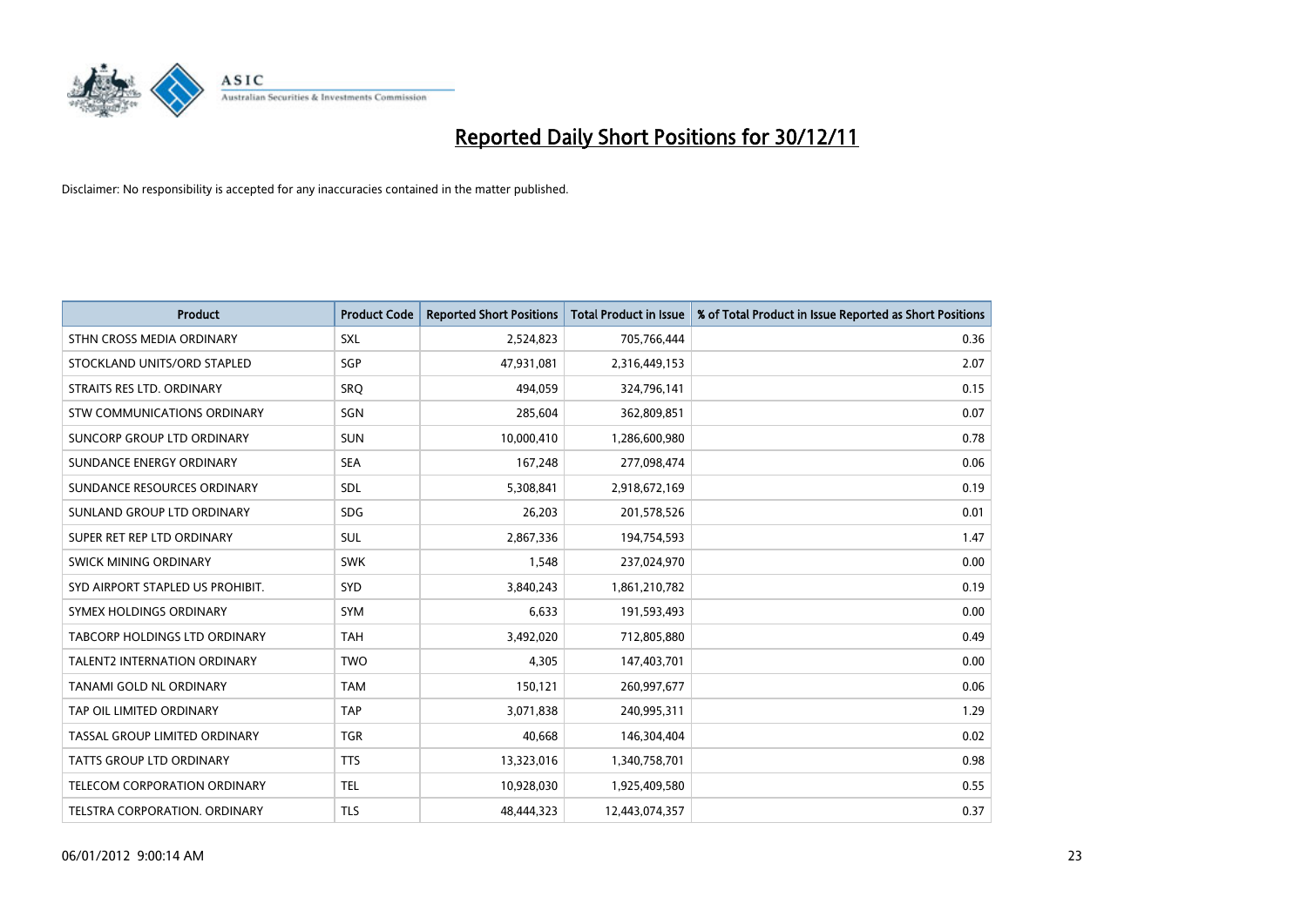

| <b>Product</b>                       | <b>Product Code</b> | <b>Reported Short Positions</b> | <b>Total Product in Issue</b> | % of Total Product in Issue Reported as Short Positions |
|--------------------------------------|---------------------|---------------------------------|-------------------------------|---------------------------------------------------------|
| TEN NETWORK HOLDINGS ORDINARY        | <b>TEN</b>          | 46,107,270                      | 1,045,236,720                 | 4.43                                                    |
| TERANGA GOLD CORP CDI 1:1            | <b>TGZ</b>          | 123,545                         | 156,228,063                   | 0.07                                                    |
| TEXON PETROLEUM LTD ORDINARY         | <b>TXN</b>          | 33,594                          | 242,539,848                   | 0.01                                                    |
| TFS CORPORATION LTD ORDINARY         | <b>TFC</b>          | 84,096                          | 279,621,829                   | 0.03                                                    |
| THAKRAL HOLDINGS GRP ORDINARY/UNIT   | <b>THG</b>          | 2                               | 585,365,014                   | 0.00                                                    |
| THE REJECT SHOP ORDINARY             | <b>TRS</b>          | 1,371,473                       | 26,071,170                    | 5.26                                                    |
| THOR MINING PLC CHESS DEPOSITARY 1:1 | <b>THR</b>          | 2.307                           | 222,489,120                   | 0.00                                                    |
| THORN GROUP LIMITED ORDINARY         | <b>TGA</b>          | 64,280                          | 146,091,970                   | 0.03                                                    |
| TIGER RESOURCES ORDINARY             | <b>TGS</b>          | 1,185,125                       | 671,110,549                   | 0.16                                                    |
| <b>TISHMAN SPEYER UNITS</b>          | <b>TSO</b>          | 191,521                         | 338,440,904                   | 0.05                                                    |
| TNG LIMITED ORDINARY                 | <b>TNG</b>          | 4,321                           | 284,803,062                   | 0.00                                                    |
| TOLL HOLDINGS LTD ORDINARY           | <b>TOL</b>          | 21,495,536                      | 717,133,875                   | 2.96                                                    |
| TORO ENERGY LIMITED ORDINARY         | <b>TOE</b>          | 35.404                          | 975,436,676                   | 0.00                                                    |
| <b>TOWER LIMITED ORDINARY</b>        | <b>TWR</b>          | 689.519                         | 265,176,580                   | 0.26                                                    |
| TOX FREE SOLUTIONS ORDINARY          | <b>TOX</b>          | 16,801                          | 111,130,608                   | 0.01                                                    |
| TPG TELECOM LIMITED ORDINARY         | <b>TPM</b>          | 3,320,206                       | 793,808,141                   | 0.41                                                    |
| <b>TRADE ME GROUP ORDINARY</b>       | <b>TME</b>          | 14,000                          | 395,745,510                   | 0.00                                                    |
| TRANSFIELD SERVICES ORDINARY         | <b>TSE</b>          | 1,614,078                       | 546,763,410                   | 0.29                                                    |
| TRANSPACIFIC INDUST, ORDINARY        | <b>TPI</b>          | 7,542,841                       | 1,578,209,025                 | 0.47                                                    |
| TRANSURBAN GROUP TRIPLE STAPLED SEC. | <b>TCL</b>          | 19,407,241                      | 1,451,447,154                 | 1.34                                                    |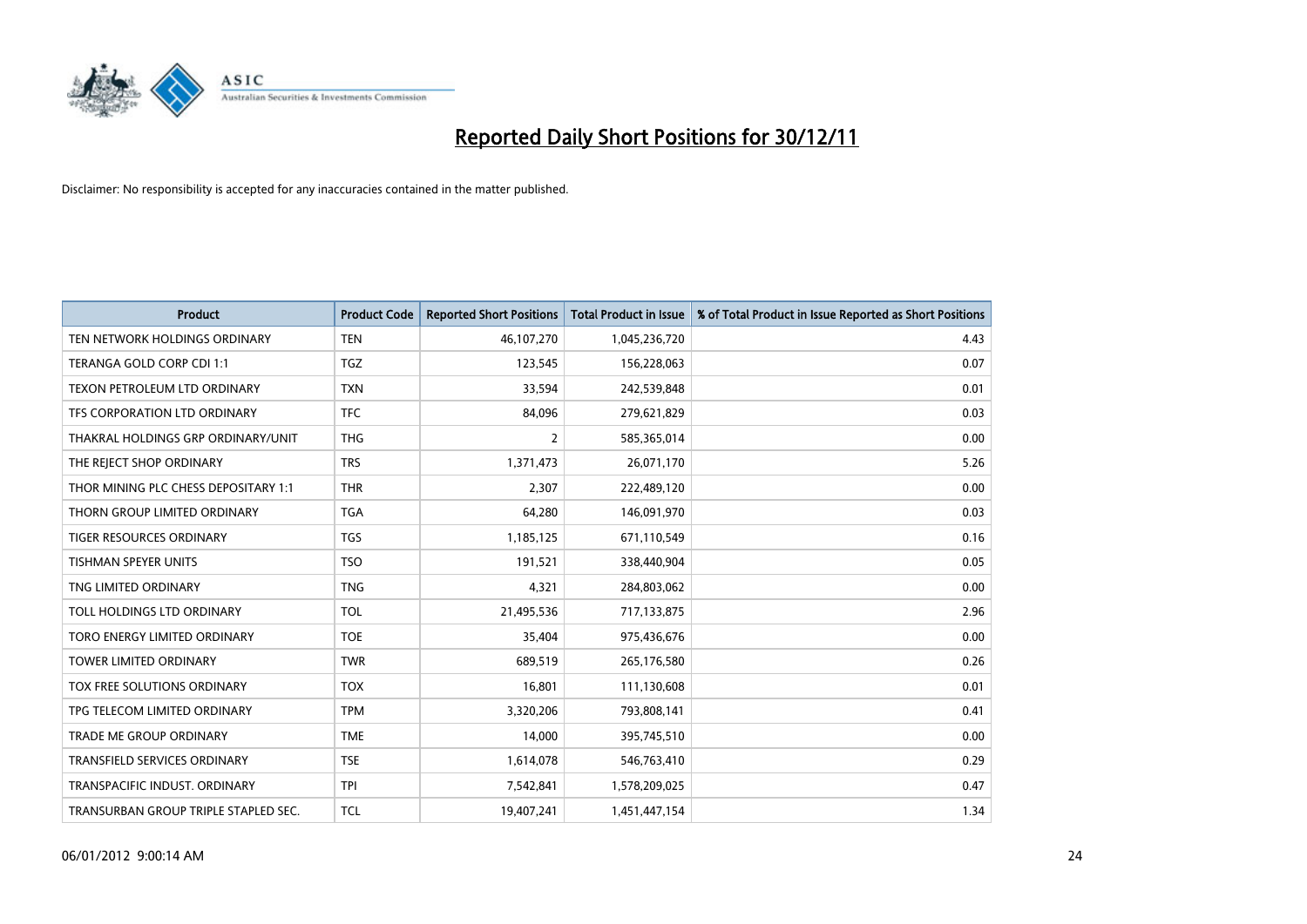

| <b>Product</b>                         | <b>Product Code</b> | <b>Reported Short Positions</b> | <b>Total Product in Issue</b> | % of Total Product in Issue Reported as Short Positions |
|----------------------------------------|---------------------|---------------------------------|-------------------------------|---------------------------------------------------------|
| TREASURY WINE ESTATE ORDINARY          | <b>TWE</b>          | 11,305,501                      | 647,227,144                   | 1.74                                                    |
| TRINITY GROUP STAPLED SECURITIES       | <b>TCO</b>          | 3,419                           | 193,235,631                   | 0.00                                                    |
| TROY RESOURCES NL ORDINARY             | <b>TRY</b>          | 73,254                          | 88,608,823                    | 0.08                                                    |
| UGL LIMITED ORDINARY                   | UGL                 | 4,037,832                       | 166,315,038                   | 2.42                                                    |
| UNILIFE CORPORATION CDI 6:1            | <b>UNS</b>          | 24,981                          | 261,003,756                   | 0.01                                                    |
| <b>VDM GROUP LIMITED ORDINARY</b>      | <b>VMG</b>          | 11,116                          | 932,493,835                   | 0.00                                                    |
| <b>VENTNOR RES LTD ORDINARY</b>        | <b>VRX</b>          | 3,511                           | 43,310,087                    | 0.01                                                    |
| <b>VENTURE MINERALS ORDINARY</b>       | <b>VMS</b>          | 400,524                         | 221,093,592                   | 0.17                                                    |
| <b>VIEW RESOURCES LTD ORDINARY</b>     | <b>VRE</b>          | 1.760                           | 881,953,670                   | 0.00                                                    |
| VILLAGE ROADSHOW LTD ORDINARY          | <b>VRL</b>          | 200                             | 151,509,841                   | 0.00                                                    |
| VIRGIN AUS HLDG LTD ORDINARY           | <b>VAH</b>          | 22,120,044                      | 2,210,197,600                 | 0.99                                                    |
| <b>VITA GROUP LTD ORDINARY</b>         | <b>VTG</b>          | 75,190                          | 142,499,800                   | 0.05                                                    |
| VITERRA INC CDI 1:1                    | <b>VTA</b>          | 3,828                           | 68,629,939                    | 0.01                                                    |
| <b>WATPAC LIMITED ORDINARY</b>         | <b>WTP</b>          | 16,461                          | 185,160,973                   | 0.00                                                    |
| <b>WDS LIMITED ORDINARY</b>            | <b>WDS</b>          | 701                             | 144,740,614                   | 0.00                                                    |
| WEBIET LIMITED ORDINARY                | <b>WEB</b>          | 32,919                          | 72,914,803                    | 0.04                                                    |
| WESFARMERS LIMITED ORDINARY            | <b>WES</b>          | 27,746,615                      | 1,005,896,289                 | 2.74                                                    |
| WESFARMERS LIMITED PARTIALLY PROTECTED | <b>WESN</b>         | 76,230                          | 151, 175, 873                 | 0.05                                                    |
| WESTERN AREAS NL ORDINARY              | <b>WSA</b>          | 9,667,462                       | 179,735,899                   | 5.38                                                    |
| WESTERN DESERT RES. ORDINARY           | <b>WDR</b>          | 948                             | 208,544,203                   | 0.00                                                    |